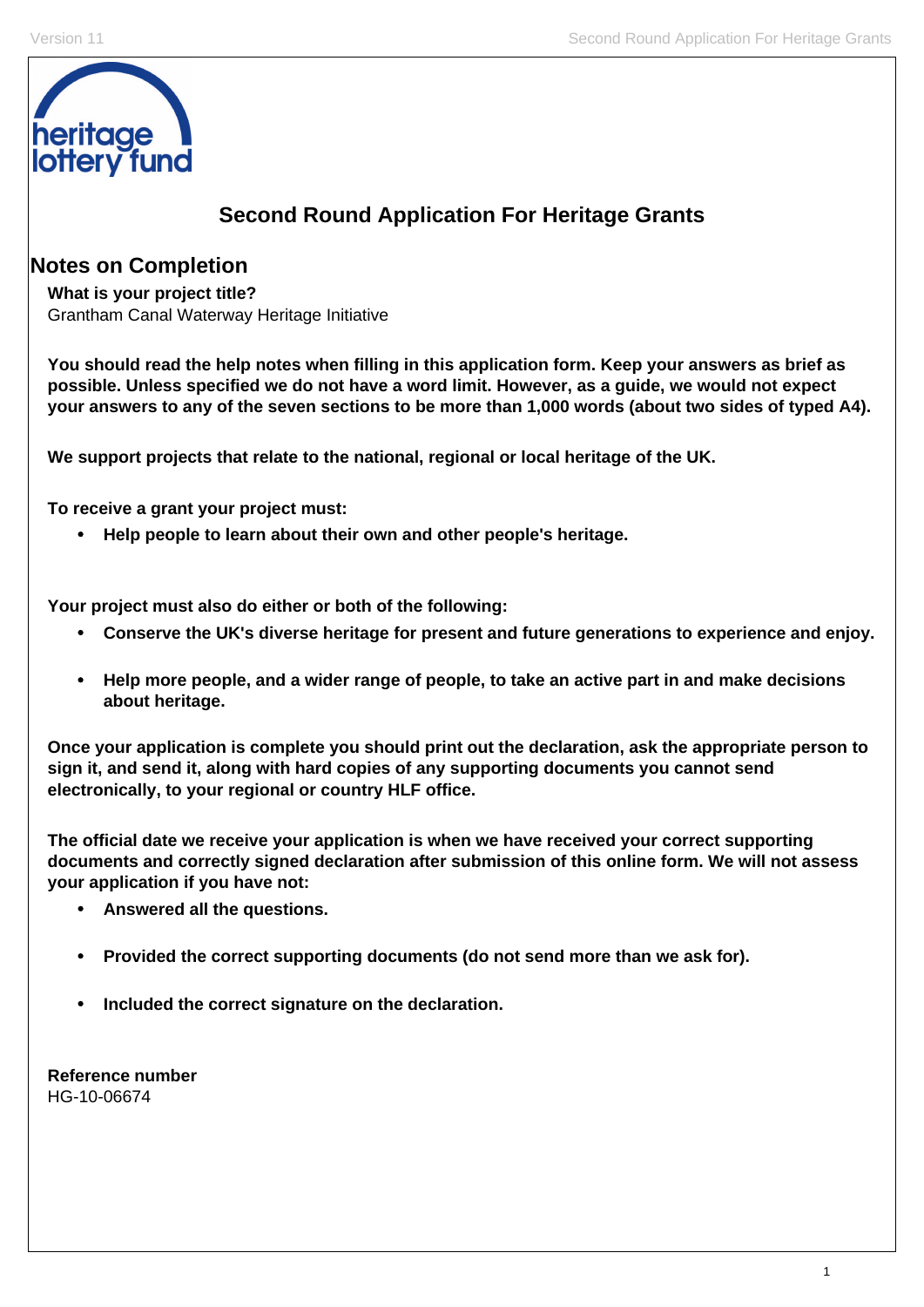# **Section One - Your Organisation Your Organisation**

| 1a Name of your<br>organisation | <b>Grantham Canal Partnership</b>                                                                      |
|---------------------------------|--------------------------------------------------------------------------------------------------------|
|                                 | Address of your organisation:                                                                          |
| <b>Address line 1</b>           | c/o Brook House                                                                                        |
| <b>Address line 2</b>           | 12 Brooklands Avenue                                                                                   |
| <b>Address line 3</b>           | Wirksworth                                                                                             |
| Town / city                     | <b>Matlock</b>                                                                                         |
| County                          | Derbyshire                                                                                             |
| <b>Postcode</b>                 | DE4 4AB                                                                                                |
| No.                             | 1b Is the address of your project the same as 1a?                                                      |
| the site or place.              | If you are not able to give an address, give the full postcode of the nearest building and the name of |

|                       | <b>Address of your project:</b> |
|-----------------------|---------------------------------|
| <b>Address line 1</b> | Woolsthorpe canal wharf         |
| <b>Address line 2</b> | Woolsthorpe by Belvoir          |
| <b>Address line 3</b> |                                 |
| Town / city           | Grantham                        |
| County                | Lincolnshire                    |
| <b>Postcode</b>       | <b>NG32 1NY</b>                 |
|                       |                                 |

|  |  |  |  | 1c Details of main contact person |  |
|--|--|--|--|-----------------------------------|--|
|--|--|--|--|-----------------------------------|--|

| <b>Name</b> | <b>Richard Wyles</b> |
|-------------|----------------------|
|             |                      |

**Position Consultant Grantham Canal Regeneration Manager Is the main contact address the same as 1a?**  Yes

**Daytime phone number (inc area code) - this should not a mobile number.**  01476 406210

**Mobile number (optional)** 

**Email address** r.wyles@southkesteven.gov.uk

Organisation not in the public sector

Other (please specify)

**Please specify Canal & River Trust are a registered company limited by guarantee**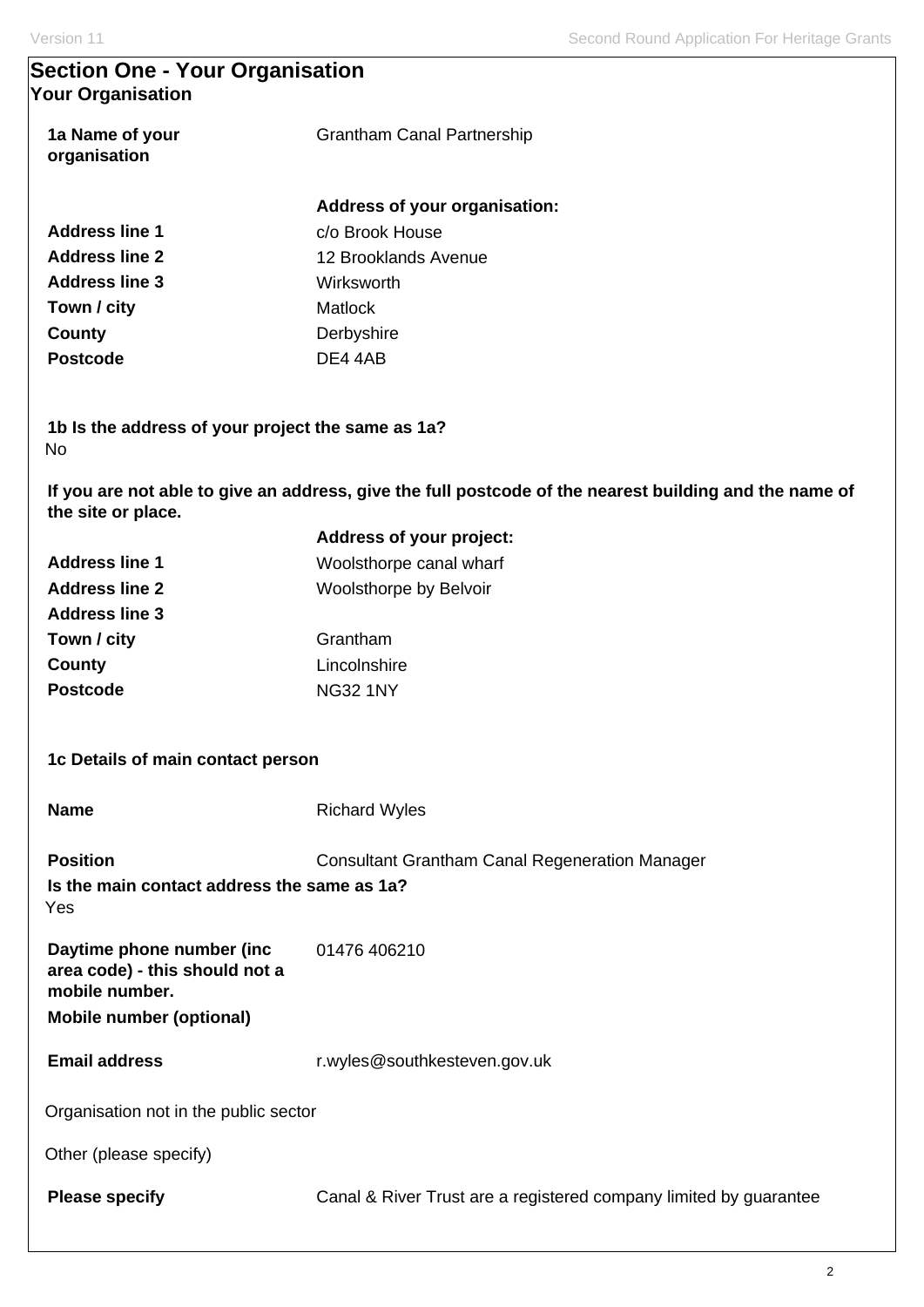# **If your organisation is any of the following, please provide the details shown. Company - give registration number**  7807276

**Registered charity in England, Wales or Scotland - give registration number**  1146792

**Charity recognised by HM Revenue and Customs in Northern Ireland - give reference number**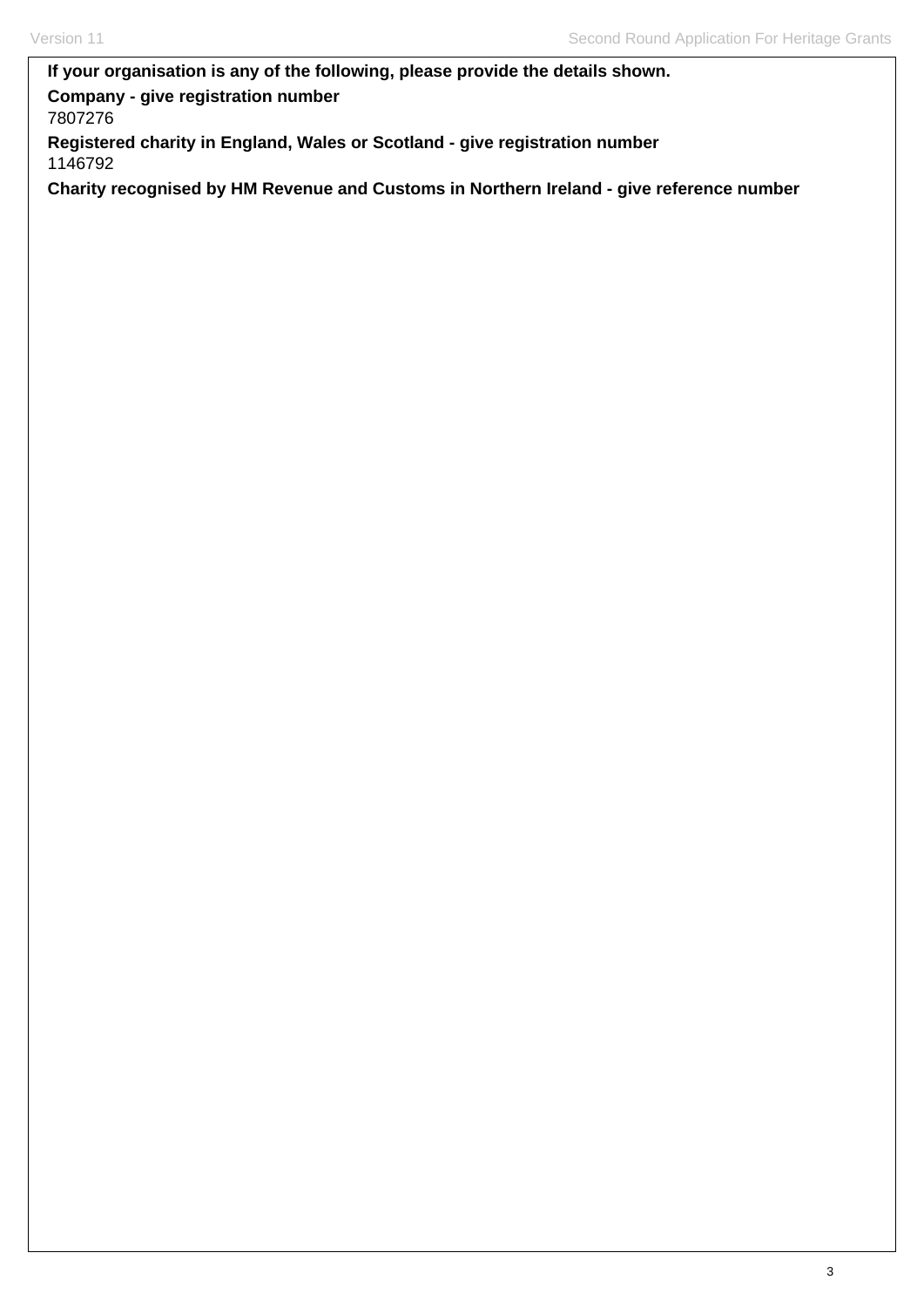#### Version 11 **Second Round Application For Heritage Grants** Second Round Application For Heritage Grants

### **1e Describe your organisation's main purpose and regular activities.**

The Canal & River Trust's main purpose is defined within our Articles of Association under section 2;

#### '2. Objects

The Trust's objects are:

2.1 to preserve, protect, operate and manage Inland Waterways for public benefit:

2.1.1 for navigation;

2.1.2 for walking on towpaths; and

2.1.3 for recreation or other leisure-time pursuits of the public in the interest of their health and social welfare; 2.2 to protect and conserve for public benefit sites, objects and buildings of archaeological, architectural, engineering or historic interest on, in the vicinity of, or otherwise associated with Inland Waterways; 2.3 to further for the public benefit the conservation protection and improvement of the natural environment and landscape of Inland Waterways;

2.4 to promote, facilitate, undertake and assist in, for public benefit, the restoration and improvement of Inland Waterways;

2.5 to promote and facilitate for public benefit awareness, learning and education about Inland Waterways, their history, development, use, operation and cultural heritage by all appropriate means including the provision of museums;

2.6 to promote sustainable development in the vicinity of any Inland Waterway for the benefit of the public, in particular by:

2.6.1 the improvement of the conditions of life in socially and economically disadvantaged communities in such vicinity; and

4

2.6.2 the promotion of sustainable means of achieving economic growth and regeneration and the prudent use of natural resources; and

2.7 to further any purpose which is exclusively charitable under the law of England and Wales connected with Inland Waterways;

provided that in each case where the Trust undertakes work in relation to property which it does not own or hold in trust, any private benefit to the owner of the property is merely incidental.'

Canal & River Trust own and manage the Grantham Canal from the A1 to Lady Bay Bridge in Nottingham, we use our resources to ensure a minimum standard of customer safety for a non-navigable canal.

### **1f Describe the size and staff structure of your organisation.**

Canal & River Trust manage 2000 miles of waterways across the UK and have 1555 (2013/14) employees. We have an annual turnover of £145 million for 2013/14.

Our 10 Trustees are legally responsible for overseeing the work towards our charitable objectives. Trustees are the unpaid board directors of our Trust, taking collective decisions on policy and overarching strategy and providing oversight of the executive directors. Our Board of Trustees is chaired by Tony Hales CBE.

While Trustees are responsible for determining policy and strategy, the Council has an important role in helping to shape policy, raise and debate issues, provide guidance and perspective, and act as a sounding board for Trustees.

The Council (35 strong membership) also has the responsibility of appointing and, if necessary, dismissing Trustees.

The executive directors manage the everyday operation of the Trust. They develop policy and strategy for approval by the Trustees and are responsible for ensuring the continuing success of the waterways through the management of an expert and committed 1600 workforce. Under these Directors are the Senior Management Team responsible for a number of Departments within CRT, this project will sit underneath the Director for Markeing and Communications and his Head of Enterprise Julie Sharman. The Enterprise team are responsible for supporting restoration and delivering regeneration of the waterways.

### **1g Bank account details**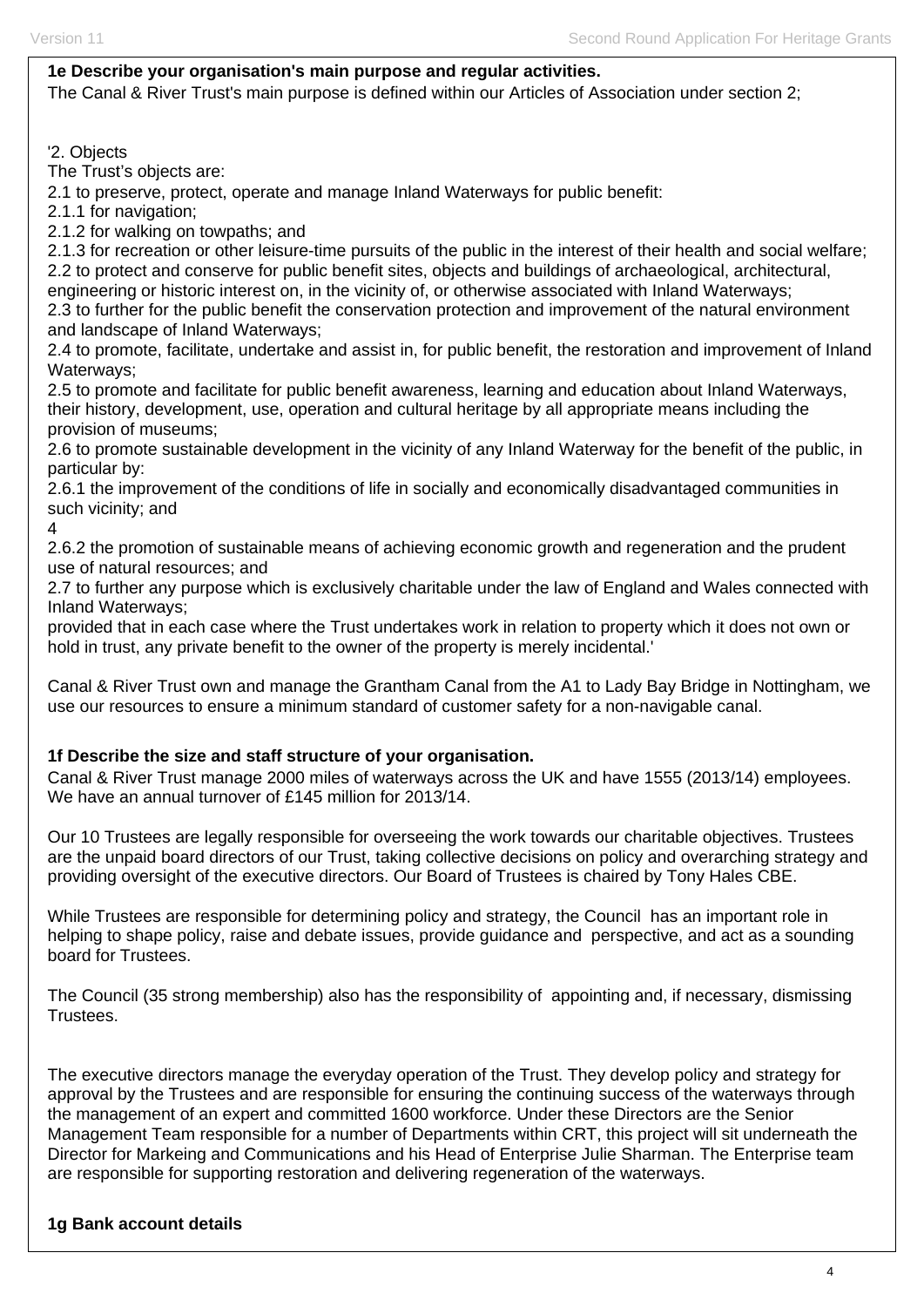| Version 11                                    | <b>Second Round Application For Heritage Grants</b>                                                 |
|-----------------------------------------------|-----------------------------------------------------------------------------------------------------|
| <b>Account name</b>                           | <b>Canal &amp; River Trust</b>                                                                      |
| Bank / building society name                  | <b>Natwest Bank</b>                                                                                 |
| <b>Address line 1</b>                         | <b>Canal &amp; River Trust</b>                                                                      |
| <b>Address line 2</b>                         | <b>First Floor North</b>                                                                            |
| <b>Address line 3</b>                         | <b>Station House</b>                                                                                |
| Town / city                                   | 500 Elder Gate                                                                                      |
| County                                        | <b>Milton Keynes</b>                                                                                |
| <b>Postcode</b>                               | MK91BB                                                                                              |
| Sort code (please use the<br>format 11-11-11) | 60-00-01                                                                                            |
| <b>Select option</b>                          | Account number only                                                                                 |
| <b>Account number</b>                         | 36133310                                                                                            |
| 1h Are you VAT registered?<br>Yes             |                                                                                                     |
| <b>Give registration number</b>               | 125 5119 37                                                                                         |
| Yes                                           | 1i Does your project involve buildings, land or heritage items?                                     |
|                                               | Referring to the ownership requirements in the Introduction, please answer the following questions. |
| the property or item?<br>No                   | Does your organisation have, or are you planning to take out, a mortgage or other loans secured on  |
| Yes                                           | Does your organisation own the building, land or heritage items outright?                           |
| No                                            | 1j Does your project involve the acquisition of a building, land or heritage items?                 |
| Yes                                           | 1k Have you received advice from us before making your application?                                 |
| Jeremy Fenn                                   | Tell us the name of the person you have discussed your project with                                 |
|                                               |                                                                                                     |
|                                               |                                                                                                     |
|                                               |                                                                                                     |
|                                               |                                                                                                     |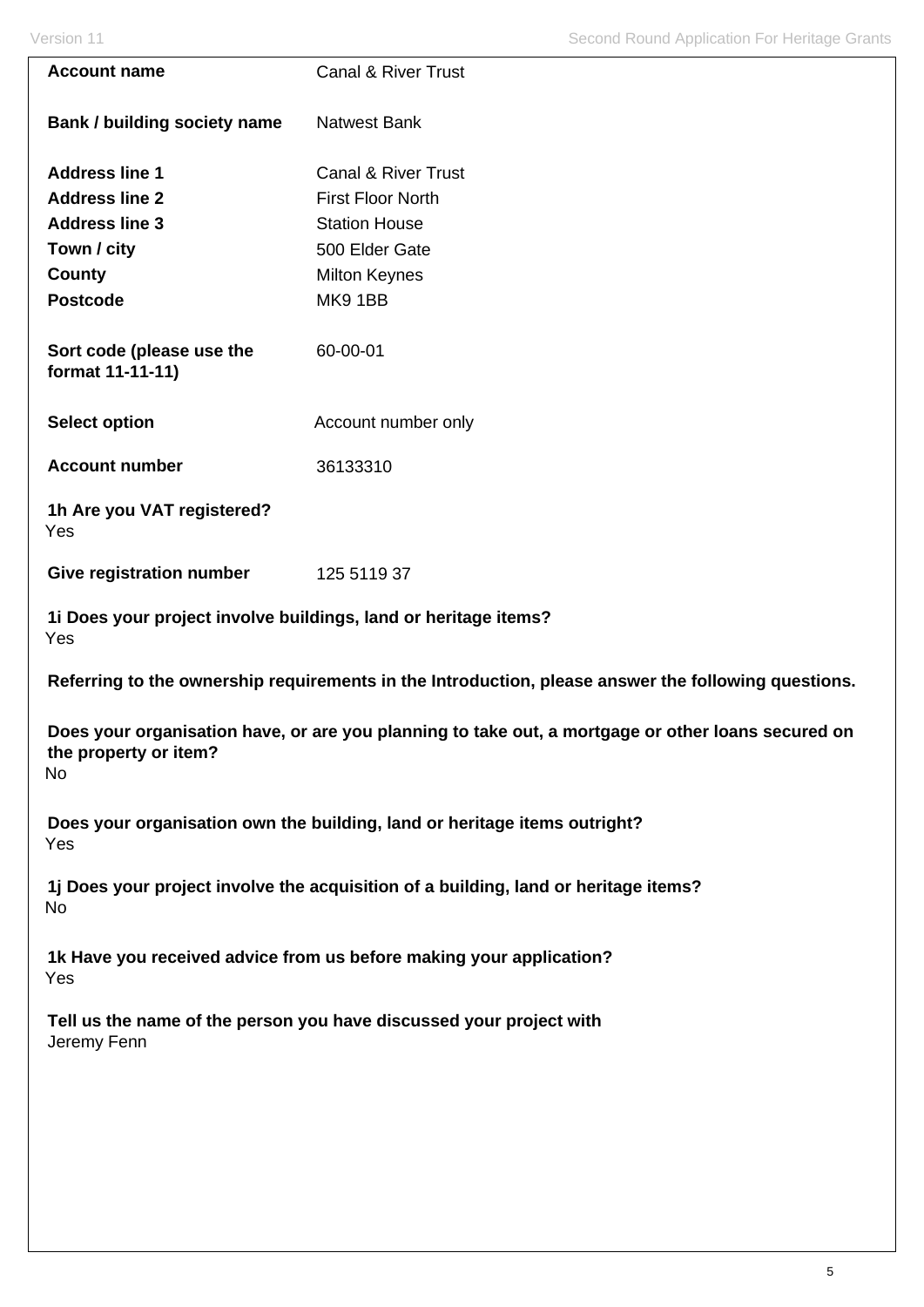# **Section Two - The Heritage**

## **2a What is the heritage your project focuses upon?**

The project focuses on the 33-mile long, 200-year old Grantham Canal. The canal was surveyed and designed by William Jessop, opened in 1797 and is unique in that it primarily served a rural population, transporting agricultural products to Nottingham and coal, raw materials and night soil from Nottingham to fertilise the arable land. The canal closed as a navigation in 1929 and was legally abandoned in 1936. Since then, many of the canal's heritage assets have been lost, with bridges demolished, locks allowed to collapse, blocked by trunk road developments and lengths allowed to dry out. Despite all this it remains eminently restorable.

This project aims to address the decline in the canal over the years and will focus on the following:

PHYSICAL HERITAGE

## **Conservation**

The project will restore two adjoining locks (locks 14 and 15) on the Woolsthorpe flight, focussing on the canal's heritage asset most at threat. These two locks are in particularly poor condition, with lock 14 having partially collapsed.

Canal & River Trust's Heritage Advisor for the Midlands has confirmed that the unrestored locks on the Grantham Canal are unique and are the best example of William Jessop designed locks in the Midlands. The Grantham Canal closed to navigation in 1929 meaning that they missed 'lock improvements' which took place during the 20th Century. Closing in1929 has meant that many of their original features have remained intact. The two locks selected for restoration are particularly interesting with many of the lock's original components still intact, including stone edge copings, lock paddles and lock gate quoins.

Adjoining the now navigable length of canal between Woolsthorpe and the A1 (to the west of Grantham) the restoration of locks 14 and 15 will allow this navigable length of canal to be extended by a further 700 metres. Although the HLF project is limited to restoring locks 14 and 15 the project will provide the skills and the volunteer base to continue the work started and restore locks 12 and 13. This will effectively mean that the navigable length of canal will be extended to Muston Gorse Wharf and create the real possibility of extending navigation to just past Redmile, a distance of 5 miles, giving an overall navigable canal length between the A1 to the west of Grantham and Redmile of 9.5 miles. The GCS considers this length of canal relatively easy to reopen as between lock 12 and Redmile there are only two culverted bridges, one being a farm access bridge and the other an unclassified lane. The Ecological Impact Study 2007 undertaken by ECUS, gave the length of canal (between lock 12 and Redmile) a priority status for dredging to allow aquatic plant species to be translocated from the adjoining SSSI to the west of Redmile.

The skills learnt on lock restoration will not stop at locks 12 and 13 but will continue along the canal rescuing those locks most at risk. Excluding locks 14 and 15 there are 11 further locks which are in a derelict state and could be underthreat of collapse and infilling.

Although the restoration of locks 14 and 15 appears as a relatively small achievement, we believe that their restoration will have a huge 'ripple effect' generating confidence, the necessary skills and additional volunteer capacity to make a real difference to halting the decline of the fabric of the canal, inspiring further restoration and ensuring its sustainability for future generations.

# NON PHYSICAL HERITAGE

### Heritage Awareness

Despite lengths of the canal recording over 50,000 visitors per year and recorded visitor numbers increasing by 35% since 2005, there is virtually no canalside interpretation. Starting with workshops with members of the local communities, the project will address this shortfall with the production of new bespoke interpretation panels. These panels will illustrate the changes that have taken place based on memories and photographic records and the value of the remaining heritage. It is hoped that a better appreciation and understanding of the canal's heritage will ensure its future protection.

In addition to the interpretation panels we propose new signage to replace the derelict 30 year old signs.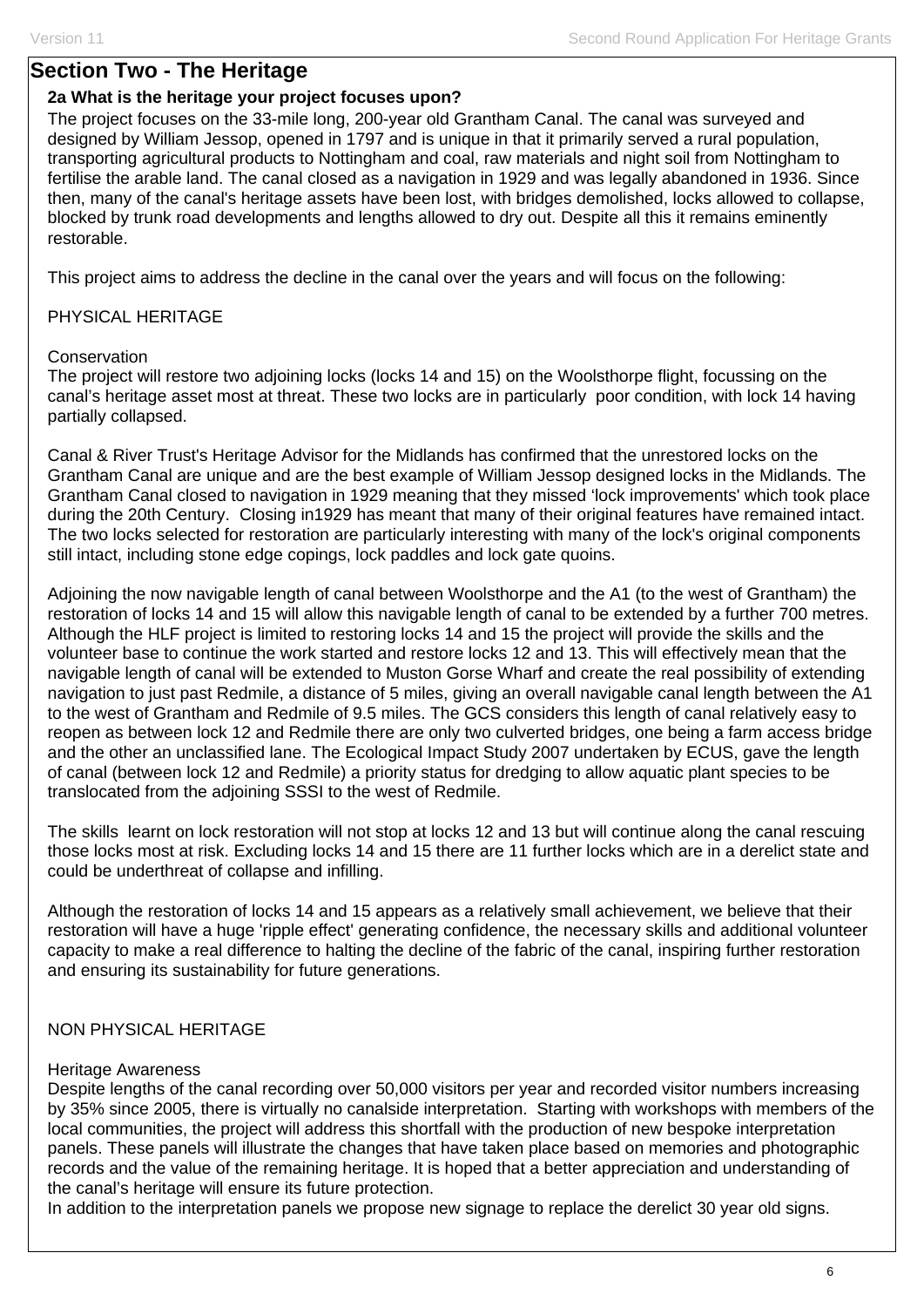### Developing links with local communities:

For nearly 150 years the canal was the focus of activity within the fourteen villages and hamlets that it meanders through. The link between these villages and the canal is beginning to be lost. This project aims to galvanise interest in a valuable heritage asset and rekindle a sense of community pride and ownership.

### Developing links with the wider community

We intend to attract visitors and volunteers from the wider unrepresented communities. A Marketing and Promotions Plan will be produced with the specific aim of attracting volunteers from the diverse communities found in the canal's closest cities/towns such as Nottingham and Grantham. To cultivate this interest two Heritage Festivals will be held, one at Cotgrave Country Park which is readily accessible by public transport from Nottingham and the other at Woolsthorpe where the lock restoration is taking place. The Cotgrave Festival will be based around the interpretation research undertaken and the Woolsthorpe Festival will focus on volunteer heritage skill training on the two locks.

## Natural Heritage

The canal has a 5 mile length of SSSI and almost half its length (15 miles) has been given a SINC (Site of Importance to Nature Conservation) designation. The Grantham Canal Partnership is dedicated to protecting the canal's wildlife heritage and assisting in communitie's understanding and appreciation of its natural heritage. This emphasis is promoted by Natural England who are members of the Partnership and will assist in this objective. There are periodic concerns from some user groups as to why certain vegetation types are retained i.e. reed beds are seen as a problem for some anglers and canoeists. A clearer understanding of the issues and the promotion of a balanced management is essential if we are to retain the canal's wildlife and also meaningful recreational use. Workshops will target specialist groups to promote an understanding of the issues. Within the SSSI, bespoke interpretation panels will be produced and installed to cover the canal's natural heritage.

## **2b Why is your heritage important and who is it important to?**

## WHY IS OUR HERITAGE IMPORTANT?

We believe that our canal is special. The Grantham Canal is now well over 200 years old, it is a significant heritage asset, a wildlife and conservation resource and it provides a recreational facility which includes walking, cycling, canoeing and now, on a limited length, canal boating. Most importantly, it serves not just local communities but users from across the East Midlands. In addition, it is a long distance link, extending over 33 miles, crossing three counties and providing a corridor for wildlife, through a largely intensively farmed arable landscape.

Although it seems in a reasonable condition, it is under a range of threats, with both its built heritage and its natural heritage struggling to stay in a 'steady state'. Overall it is declining as a resource. The Grantham Canal Partnership is dedicated to preventing the canal's decline and preserving it for the benefit of local communities, for communities from further afield and for generations to come.

Although the route of the canal is still largely intact, substantial changes have taken place over the past forty years, which are demonstrated by photographic records. It is important that local and wider communities are made aware of these changes, through a greater understanding and awareness, ensure that it doesn't deteriorate further.

From a built heritage perspective, the canal doesn't enjoy a blanket 'conservation area' designation, although there are several local areas with this status i.e. Hickling Basin. There are however 21 listed structures and items, these include 4 bridges / aqueducts, 3 canalside buildings and 14 mileposts. Although these individual items are protected, it's the overall value of the canal's heritage experience which is special and is gradually being eroded.

Especially under threat are the structures which give canals their unique character - locks. Although the Grantham Canal's locks aren't listed, Canal & River Trust's Heritage Advisor for the Midlands believes they could be. Comparing them with other canal locks, this certainly is the case.

Other important aspects of the canal are its natural environment / biodiversity and landscape. Almost half the length of the canal (15 miles) is either SSSI or SINC designated. At Muston, the canal adjoins a National Nature Reserve. The majority of the canal passes through large scale intensive arable farmland, it provides a valuable interlinked largely water based wildlife and natural landscape reservoir which with climate change is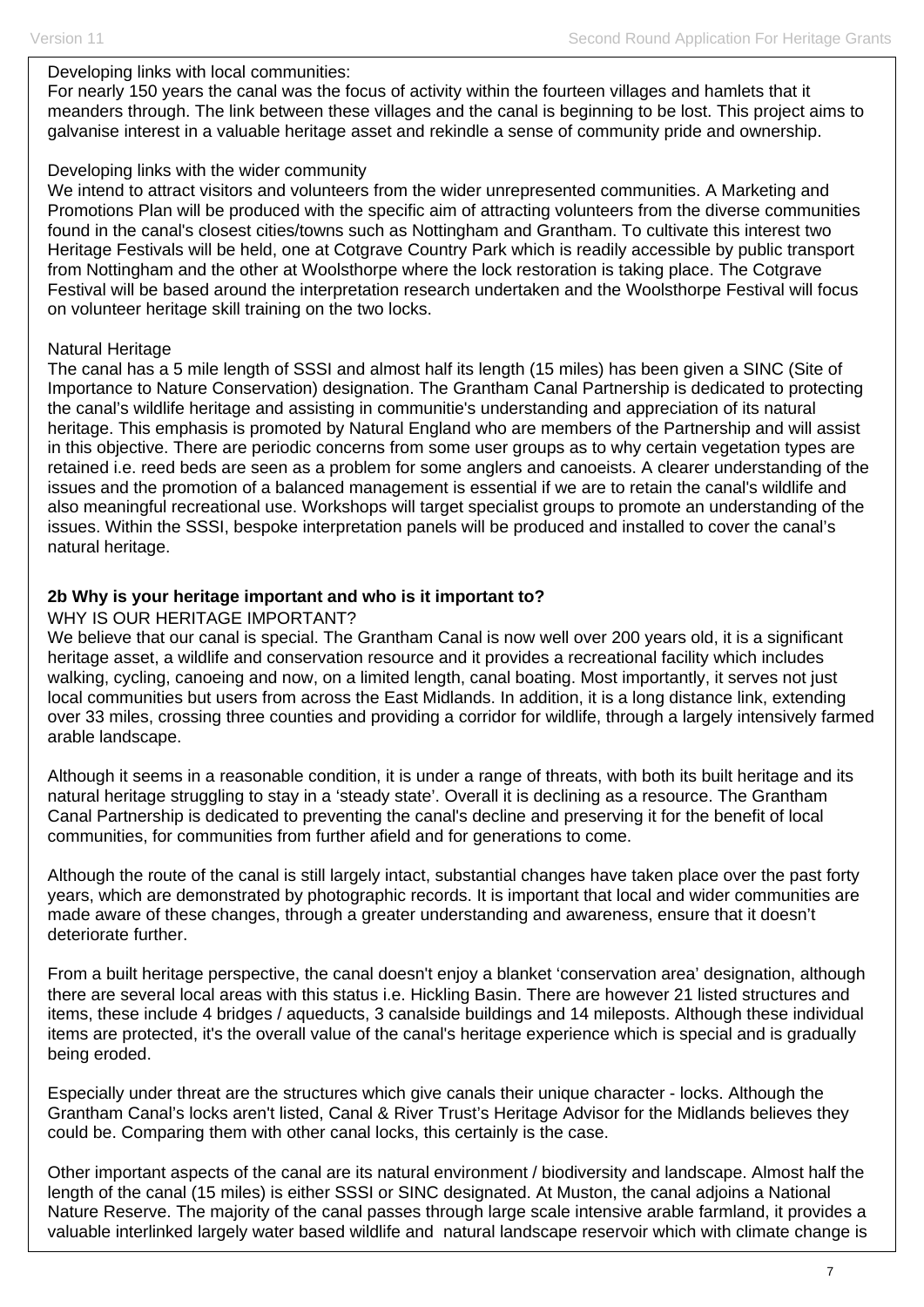now even more valuable and needs protecting and maintaining. Worryingly, a dry 4.5 mile length of canal between the A46 and Owthorpe is extending.

An Ecological Impact Study undertaken in 2007 by Sheffield University's Environmental Consultancy Unit demonstrated that retaining the canal in water and offering a range of habitats, was the preferred solution if the canal was to remain an important habitat. A range of scenarios was considered, from restoring the canal to its original 1797 wide beam cut, to maintaining its current management. Managed restoration was recommended as the preferred long term option. Protecting and restoring the canal is crucial if the canal is to remain a valuable wildlife habitat and much needed natural resource within the East Midlands, a region relatively lacking in wildlife habitats.

## WHO IS OUR HERITAGE IMPORTANT TO?

Currently the canal is used as an informal long distance largely water based linear park used by local communities and by some well informed, from further afield. The canal's use is largely underestimated, however there are footfall counters at 3 locations, each of which has recorded between 30,000 and 50,000 users per year. The majority of these use the canal's towpath for walking, cycling and angling. Although they are mostly local, there are visitors from Nottingham and Leicester and further afield.

Although there are a large number of visitors, there is virtually no information about the canal's heritage or its wildlife to enhance their experience and inform of its value. This project, through well designed informative interpretation panels, will address this shortfall.

The importance of the canal was realised over 40 years ago when the Grantham Canal Society was formed. The society was formed largely to contest an inclusion within the 1969 Transport Act by the then British Waterways Board to infill large sections of the canal. The society was successful and the proposal was abandoned. Since then the Grantham Canal Society, which is now a charitable trust, has worked continuously to protect and restore the canal. Over the past four years membership of the society has almost doubled to circa 500 members.

In 1997 the Grantham Canal Partnership (GCP) was formed as a strategic body, membership includes the 6 local authorities the canal passes through, Canal & River Trust, the Inland Waterways Association, Natural England and the Grantham Canal Society. In addition there is an environmental sub group which is chaired by the chairman of the Nottingham Wildlife Trust and whose membership includes, Natural England, the CPRE, Leicestershire Wildlife Trust, and Lincolnshire Wildlife Trust. All the above bodies believe the canal is extremely valuable.

A key member of the Partnership is Canal & River Trust. The new charitableTrust encompasses the objectives of '2.4 to promote, facilitate, undertake and assist in, for public benefit, the restoration and improvement of Inland Waterways'; this means a change in focus for the work of the management and the introduction of a restoration team that will look to ways of giving more support to restorations and also a commitment from the CRT Board to invest in unrestored waterways that they own and manage. Previously, British Waterways fulfilled their statutory responsibilities i.e. maintaining listed structures, maintaining the SSSI and undertaking safety inspections but limited resources were allocated towards externally funded projects such as this. The Trust is keen to reduce the liabilities but also improve the structures with support from others who can provide additional resources. Resources include people such as volunteers who are essential to providing a valued and sustainably restored waterway. Therefore, CRT recognise the need to develop volunteer capacity and this project will enable the Trust do this providing an important legacy and model for Canals across the UK.

The canal is important to members of the 14 local village communities who adjoin it and use it for informal recreation such as walking and cycling. Two years ago a parish council based group was formed – the Grantham Canal Communities Liaison Group (GCCLG) - as a body to represent the parish and town councils. This group meets three times a year and has fully endorsed the proposed HLF initiative to create opportunities for learning and participation proposed within this application.

Again, two years ago, a local group, Belvoir Open Water Society (BOWS) was formed to promote the use of the canal for canoeing in the Harby area and has around 50 members.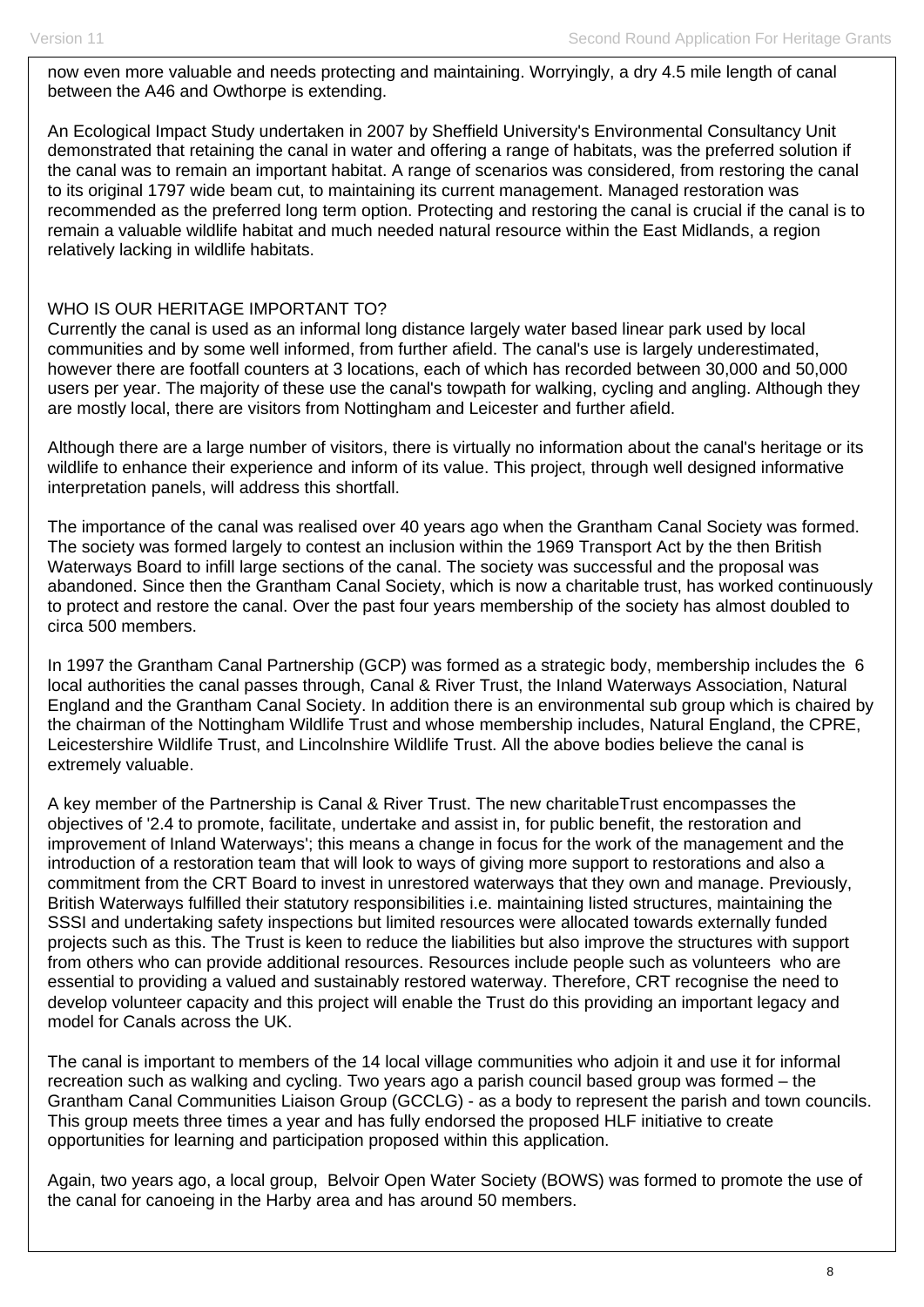Other users of the canal include anglers: there are seven angling / fishing clubs along the canal. Cycling: it is possible to cycle the full length of the canal from Grantham to West Bridgford and a 4 mile length of towpath to the West of Grantham is part of a Sustrans National Cycleway.

At a strategic level there have been a host of documents / studies which have recognised the canal's value and the need to do something. These are covered in more detail in section 3c below but in outline include:

The Grantham Canal Strategy 2001, British Waterways. Extensive consultation took place in the development of the strategy with all the parish and town councils along the canal's route. The document identified specifically the need to undertake a range of works to protect the canal and was well supported.

#### Village plans -

.

Several village plans / design statements have been produced along the canal corridor by village communities.

Green Infrastructure Study -

The Grantham Canal has been identified as Strategic Green Infrastructure within the 6c Growth Point area. Ref. 6Cs Programme of Development Appendix F, Strategic Green Infrastructure. The canal was identified, specifically as a strategic river corridor and a habitat enhancement area.

The Nottinghamshire length of the Grantham Canal is also a key priority area within the 6c's Green Infrastructure Strategy 2010.

The River Trent to Cotgrave Green Infrastructure Study, Scott Wilson 2008. The study was funded and supported by EMDA, Nottinghamshire County Council, Rushcliffe Borough Council and the Grantham Canal Partnership. The value of the canal's cultural heritage and the need to protect and enhance it as part of a strategic Green Infrastructure space was fully endorsed by the study.

A further Green Infrastructure study has recently been undertaken. The Grantham Green Infrastructure Study (draft) was completed in December 2010. This study includes the Grantham Canal from Grantham through to the Leicestershire border, which includes the Woolsthorpe flight of locks.

Without doubt the Grantham Canal is a most important area of Green Infrastructure and endorsed by the key public stakeholders.

The feasibility report produced Community, school and member surveys that provided evidence of demand for the project. These are included in the appendices.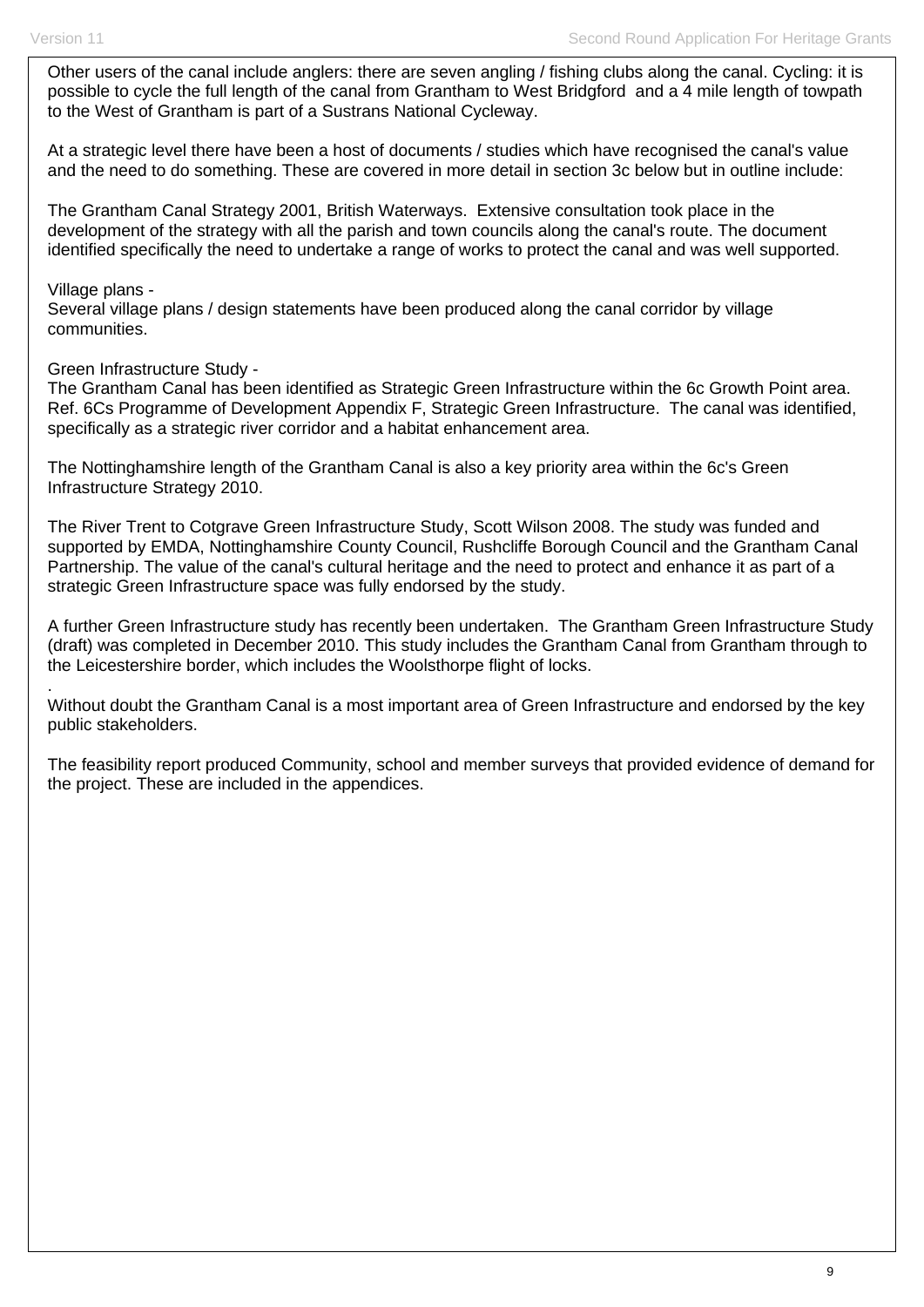## **2c How do you manage your heritage today?**

The 33 mile long Grantham Canal has been managed by British Waterways. However as a 'remainder waterway' statutory responsibilities have been limited to the following:

- maintaining a water course for drainage and irrigation purposes.
- maintaining listed structures.
- maintaining areas designated as SSSIs under the requirements of the Wildlife and Countryside Act.

In addition Canal & River Trust carries out non statutory responsibilities which include maintaining towpaths, boundary hedges and removing fly tipping. Resource has been focused focussed on navigable canals where there is a statutory responsibility to keep an open navigation for boats. However, it is regonised that volunteers are important to the future maintenance and restoration of waterways and this project enables CRT to develop a model for building volunteer capacity within existing groups and upon the development of new partnerships with training providers.

As a remainder waterway there is very limited funding for maintaining unlisted historical structures such as locks and they are being left to deteriorate. Already, some have collapsed walls, while others are being lost and damaged by vegetation. However, through the partnership with the Grantham Canal Society have the oppotunity to develop their skills and it is envisaged that CRT will be able to handover responsibility for repair and maintenance work and as shown in the Sustainability plan-provide materials costs to the Society to undertake planned preventative maintenance to the locks. Subject to securing further funds the new capacity generated by the project could also do further construction works. This is possible as CRT are providing resource to manage volunteers in doing this work once they have the appropriate training and experience.

In addition to the 32.5 miles managed by British Waterways there is a short length (approximately 0.50 miles) managed by South Kesteven District Council and approximately 280 yards managed by the Environment Agency. Both of these other owners undertake basic recreational maintenance i.e. towpaths surfacing and grass cutting.

### **2d How do people get involved with and learn about your heritage now?**

Learning about the heritage of the Grantham Canal is limited and largely only accessible to canal enthusiasts. A visit to a Grantham secondary revealed that local children were not even aware that the Grantham Canal existed. Furthermore many residents of Grantham are also unaware that once, close to the town centre, was a most significant town wharf, which for over a 100 years, was the commercial heart of the town.

Currently people learn about the heritage in the following ways:

Talks to groups by members of the Grantham Canal Society or Grantham Canal Partnership. Attendance at canal festivals and village shows / fetes by members of the Grantham Canal Society. A few interpretation panel e.g. at Clark's Bridge (listed grade 2 structure) Hickling. The Grantham Canal web site and 'Bridge' the canal newsletter produced by the Grantham Canal Society. Two guides have ben produced in the past, the Romantic Canal and the Grantham Canal Guide.

Recently a project managed by the Grantham Canal Partnership involved working with the Harlaxton Community and the Grantham Archaeological Group to undertake an archaeological dig on the former Harlaxton Wharf. Grant funding was obtained through the National Lottery's Community Spaces fund and WREN and has created a community space and wharf. Part of the initiative involved installing a small interpretation panel based on locally researched information.

Finally, there are a small number of village based heritage / archeological groups whose interest is the wider heritage but also includes the canal. These groups have been contacted and have confirmed that they would be delighted to be involved with this initiative. They include the Grantham Archaeological Group, Redmile Archive and the Cropwell Bishop Heritage Group. The Grantham Archeological Group were recently directly involved with the restoration of the historical Harlaxton Wharf, where they carried out an archeological dig involving members of the local community.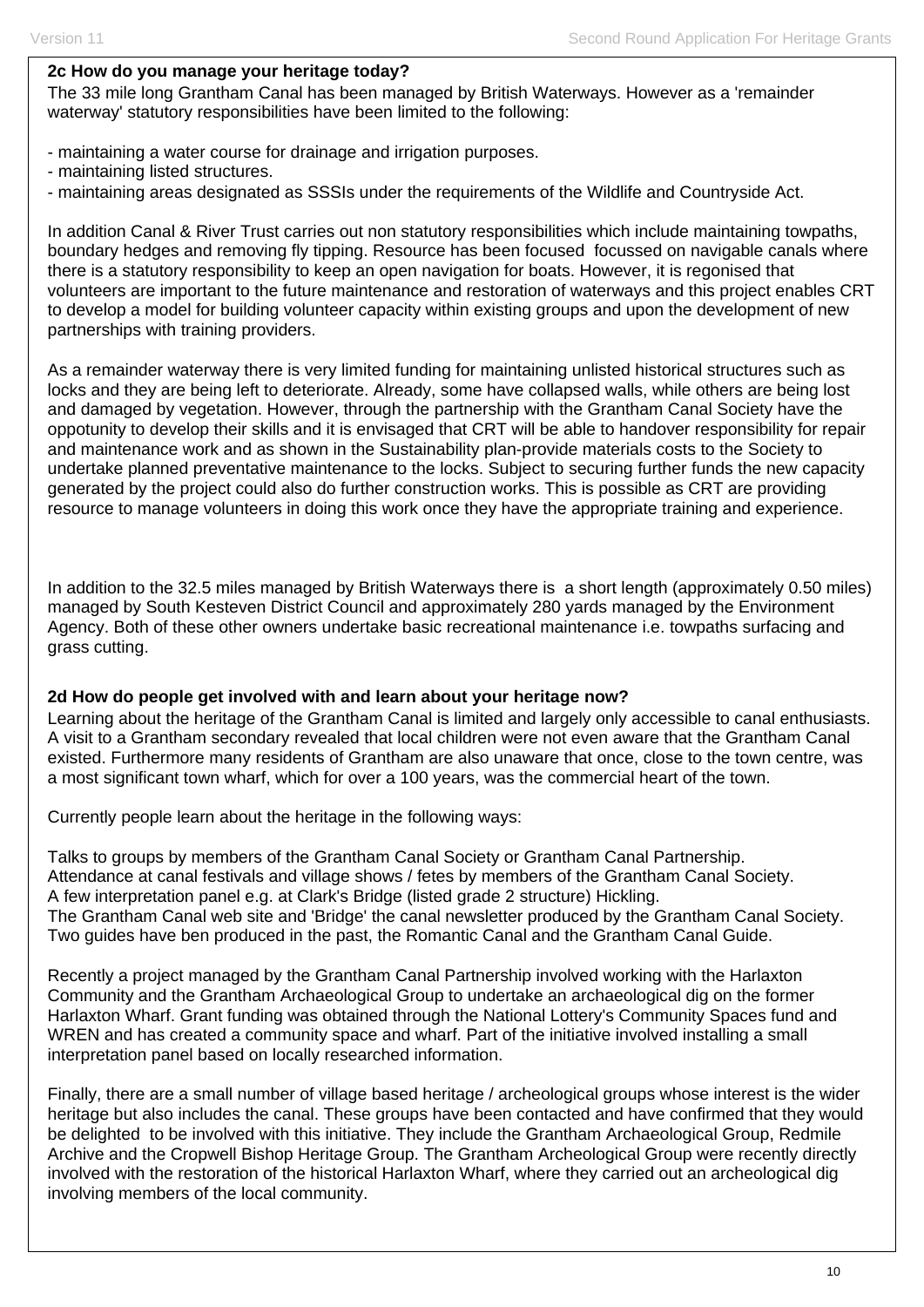# **Section Three - Your Project**

# **3a What is your project? (up to 200 words)**

A heritage skills training programme based upon the restoration of two derelict locks. The overall aim will be to develop a skill base to continue and restore other locks. The project has developed a detailed training plan and volunteer development plan. From these we understand the training required for volunteers to undertake work such as heritage construction, site supervision, plant operation, management of temporary structures, educational activities and maintenance of the canal. The project will utilise some existing training resources within CRT-not previously available to restoration groups. New resources such as the NVQ in Heritage Construction developed in the Round 1 HLF sponsored development phase will be the basis of educating volunteers about why and how certain materials, techniques and tools are used on heritage structures and the general responsibilities of those undertaking heritage works.

Heritage learning and awareness involving working with local communities along the 33 mile canal corridor and attracting a wider audience from further afield to experience the canal's heritage.

An appreciation of the importance of the canal is being lost and its character is changing. Workshops will be held involving the young through to the elderly, with the intention of rekindling interest in the canal's heritage. Bespoke interpretation panels (Story plaques) will be produced and located at key locations using locally researched photographs, stories and historical material. The panels will also cover the 5 miles of SSSI. The Interpretation and Learning Plan already has a detailed list of archive materials as well as an understanding of the key interpretive themes for this particular canal. This Interpretation and Learning Plan also identified the need to upskill volunteers and provide a structure for training new education volunteers to improve knowledge and understanding as well as providng the basis to recruit new volunteers. These volunteers will have a high standard of resources and become recognised within the community as the 'go to people' for canal education activities in this area.

A marketing and promotion plan has been produced with the aim of attracting volunteers from the wider diverse communities found in neighbouring cities such as Nottingham and towns such as Grantham. Two Heritage Discovery Days will be held to assist in this.

# **3b What will your project do?**

The project will deliver the Heritage Lottery Fund's key themes of conservation, learning and participation.

# **CONSERVATION**

The project will focus on restoring the next two locks on the adjoining navigable length of canal which extends for 4.5 miles between the A1 (to the West of Grantham) and Woolsthorpe below Belvoir Castle. Work on these locks will allow the navigable length of canal to be further extended, initially by 700 metres but eventually by a further five miles as the skills learnt are utilised in completing the other two locks on the Woolsthorpe flight. It is intended to undertake the work through a heritage skill training developed by the project and CRT. The Conservation Statement based on a detailed Heritage Assessment has identified much of the original fabric and has been used to reference our decision regarding the Repair and Design Methodology this will ensure that the locks are restored retaining as much of possible of the original William Jessop designs. It will include reusing brickwork, stone copings and install replica timber quoins. The skills learnt and the new volunteers attracted to the canal, will ensure that the canal is given a 'sustainable' outlook and be preserved for future generations.

Since the Round 1 application the project has been designed to minimise risk to volunteers and enable CRT to maximise volunteer input but this has only been possible with greater support from in-house specialised experience CRT technical support the SI and Engineering Feasibility and Condition Surveys. We are keen to ensure that the project produces the same details for locks 12 & 13 as the blueprint for design can be re-used with volunteers in the future. We no longer need to rely heavily on contractors due to the introduction of a full-time supervisor to take on CDM Regs responsibilities and oversee volunteer safety. With this person CRT are prepared to work with GCS as the principle contractor. We also prepared to take on liability for the 2 new locks providing GCS support us with maintenance-this is better for the Society. The Round 1 bid suggested CRT lease the locks but in doing this the Society would have been kept arms length from teh organisation who have the knowledge and expertise to help volunteers develop comprehensive understanding of roles and responsibilities.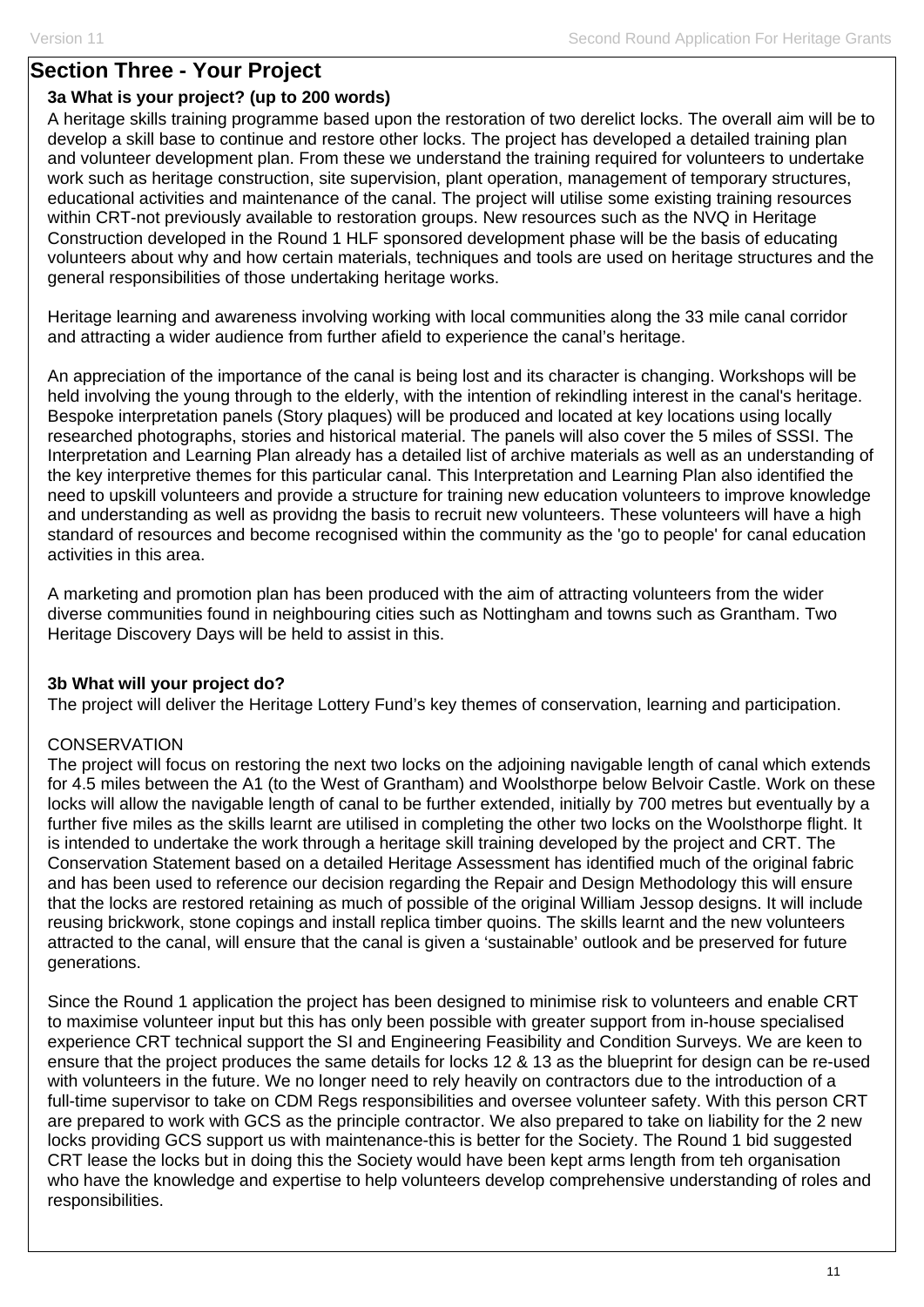### LEARNING

Learning will be delivered in several ways:

## Heritage skill training.

As mentioned above we intend to provide skill training and this will pilot to volunteers the use of a knowledge and applied NVQ 2 Heritage in Construction NOCN Course.

The need for such an initiative such as Inland Waterways for Skills was influenced by the Memorandum of Understanding on Maintaining Standards in the Built Heritage Sector in England and issued March 2009 by the All Party Parliamentary Arts and Heritage Group, Construction Skills, English Heritage and the National Heritage Training Group, March 2009.

We believe it will enable volunteers both locally and nationally to learn new skills through real heritage construction work, these skills will be utilised along the Grantham Canal and on other remainder waterways suffering from similar issues identified within this application.

If appropriate opportunities arise during the project period, then the skill training will incorporate any FE trainees or those NEET.

Communities who are not normally attracted to canal volunteering work will be targeted through the marketing and promotion plan, the two proposed heritage events and the guided activities.

### Interpretation panels

We propose to install 20 Story Plaques covering the canal's heritage and wildlife, these will be installed along the full 33 miles of the Grantham Canal. The process will be learning based, with local community workshops organised as a basis for researching and resourcing information. The panels will be based on memories, stories and photographic records. A focus will be 'now and then' so the participants can understand the changes that have taken place, the threats and develop heritage awareness skills. To provide guidance on how to take this important aspect of the project forward, an Interpretation and Learning Plan has been produced. The interpretation panels will provide easily accessible information for future visitors to the canal for many years to come.

A Interpretive Map and Trail Guide will be produced utilising the information researched for the panels and showing the changes that have taken place will also be produced.

### PARTICIPATION

As is the case with learning, the project will offer a range of opportunities for participation, which will include:

Developing links with local communities:

For nearly 150 years the canal was the focus of activity within the fourteen villages and hamlets that it meanders through. The links between these village communities are beginning to be lost. This project aims to rekindle that interest, create the opportunity for all the community to learn about their heritage, to generate a strong sense of ownership and take a more active part in the canal's heritage.

### Developing links with the wider community

A Marketing and Promotions Plan and Youtube video will be produced with the specific aim of attracting volunteers from the wider diverse communities found in the canal's closest cities, Nottingham and Leicester. To assist in this aim, two heritage festivals will be held, one at Cotgrave Country Park, which is close to Nottingham and the other at Woolsthorpe where the lock restoration is proposed and is close to Grantham. The Woolsthorpe event will focus on the opportunities for volunteering to undertake participation heritage training courses and get involved with the volunteer based lock restoration work. It will also open opportunities for volunteering within the GCS in general for those groups who are not that well represented on the canal. The Cotgrave Discover Day will be based around the interpretation research undertaken by local communities, as is the case with the Woolsthorpe Discovery Day, it will aim at getting more visitors to use the canal as an amenity and get more involved with the many volunteering opportunities available within the Grantham Canal Society, whether it is hands on restoration work or involvement with the Grantham Canal Makers.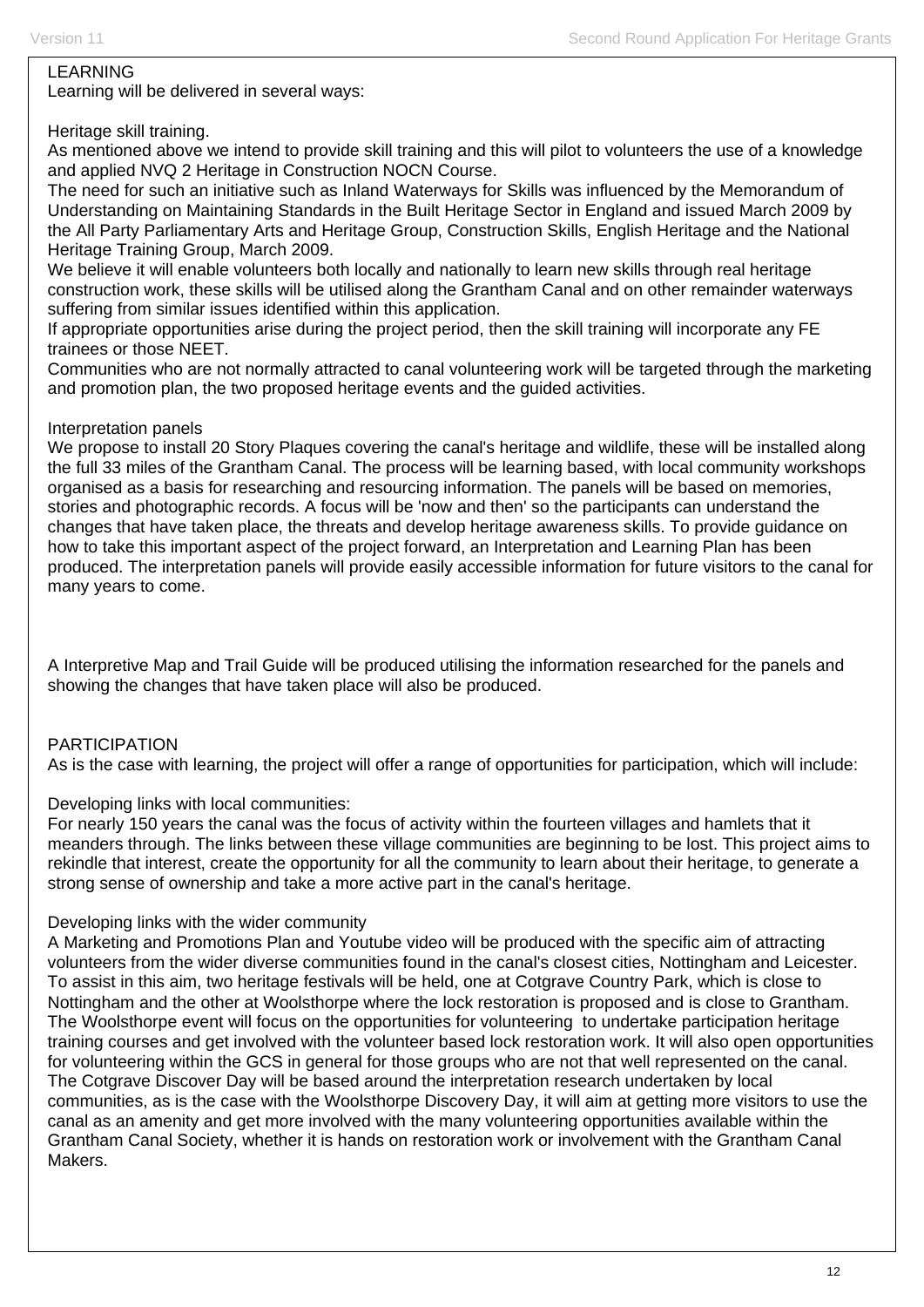### **3c How have you arrived at this project?**

The ideas for this project have been developed over many years, primarily through meeting members of the local communities, representatives of public agencies and observing and getting to know thoroughly the canal corridor.

The original idea and demand for undertaking the project was initially identified within the Grantham Canal Strategy: British Waterways, 2001.This very detailed and comprehensive strategy was produced by British Waterways following extensive consultation ranging from parish councils to strategic regional bodies.

It specifically recommended under 'key initiatives' that:

- "a signage and interpretation strategy be undertaken to ensure a co-ordinated approach to wildlife and heritage interpretation, whilst recognising and enhancing local identity and sense of place".

- "initiate community led projects to celebrate the local history, traditions and character of the canal".

- "to protect and reinforce the local landscape character, built and natural heritage and to conserve the fabric of the canal and existing waterspace".

In addition,with the 'heritage and built fabric' part of the study there was serious concern about the deterioration of the canal. To quote the strategy " its status as a remainder waterway means that the built fabric has deteriorated and requires maintenance and repair works in order to consolidate the existing historic fabric and prevent further deterioration and loss". Bearing in mind this document was written 10 years ago, significant further deterioration has taken place since.

The project has been developed in consultation with key stakeholders including: British Waterways', heritage advisor, heritage / conservation officers within the local councils and English Heritage's regional officer. Informal advice was also received from the East Midland's Heritage Lottery.

The need for the project has also been sanctioned indirectly within design statements undertaken by many of the canalside village communities e.g. in Parish Plans. These recognised the importance of the canal's heritage and the need to undertake maintenance and enhancement work.

The canal passes through three Borough Council areas. Within their Development Frameworks / Statutory Planning Policies the canal is recognised and afforded protection. There are also policies which specifically relate to protecting cultural heritage, wildlife and environmental features i.e. Rushcliffe Borough Council's Non Statutory Replacement Local Plan (2006), policy COM 11 protects the canal and policies EN4, EN5 and EN7 relate to cultural heritage.

Another more recent reason for the project is as a result of the recognition of Green Infrastructure as a concept for multi functional open space within national and regional policies.

The Grantham Canal has been identified as a priority within the 6C's Growth Point Programme (October 2008). Ref 6C's Programme of Development Appendix F Strategic Green Infrastructure. Within this programme the canal was specifically identified as a strategic river corridor and habitat enhancement area.

The Nottinghamshire length of the Grantham Canal is also a key priority area within the 6c's Green Infrastructure Strategy 2010.

In 2008 Scott Wilson were commissioned to produce a River Trent to Cotgrave Green Infrastructure Master Plan. The study was funded by EMDA, Nottinghamshire County Council, Rushcliffe Borough Council, the Inland Waterway's Association and the Grantham Canal Partnership. The value of the canal's cultural heritage and the need to protect and enhance it as part of strategic Green Infrastructure space was fully endorsed by the study.

A very recent Green Infrastructure study has been commissioned by South Kesteven District Council; this study includes the Grantham Canal from the infilled canal basin close to the town centre to the Leicestershire border and is directly relevant to proposed lock restoration. This study, The Grantham Green Infrastructure Study (draft), by Chris Blandford Associates, was completed in December 2010.

Opportunities for education and interpretation to help safeguard GI space are seen as important to protect and enhance cultural heritage, biodiversity, community cohesion, learning and volunteering. The community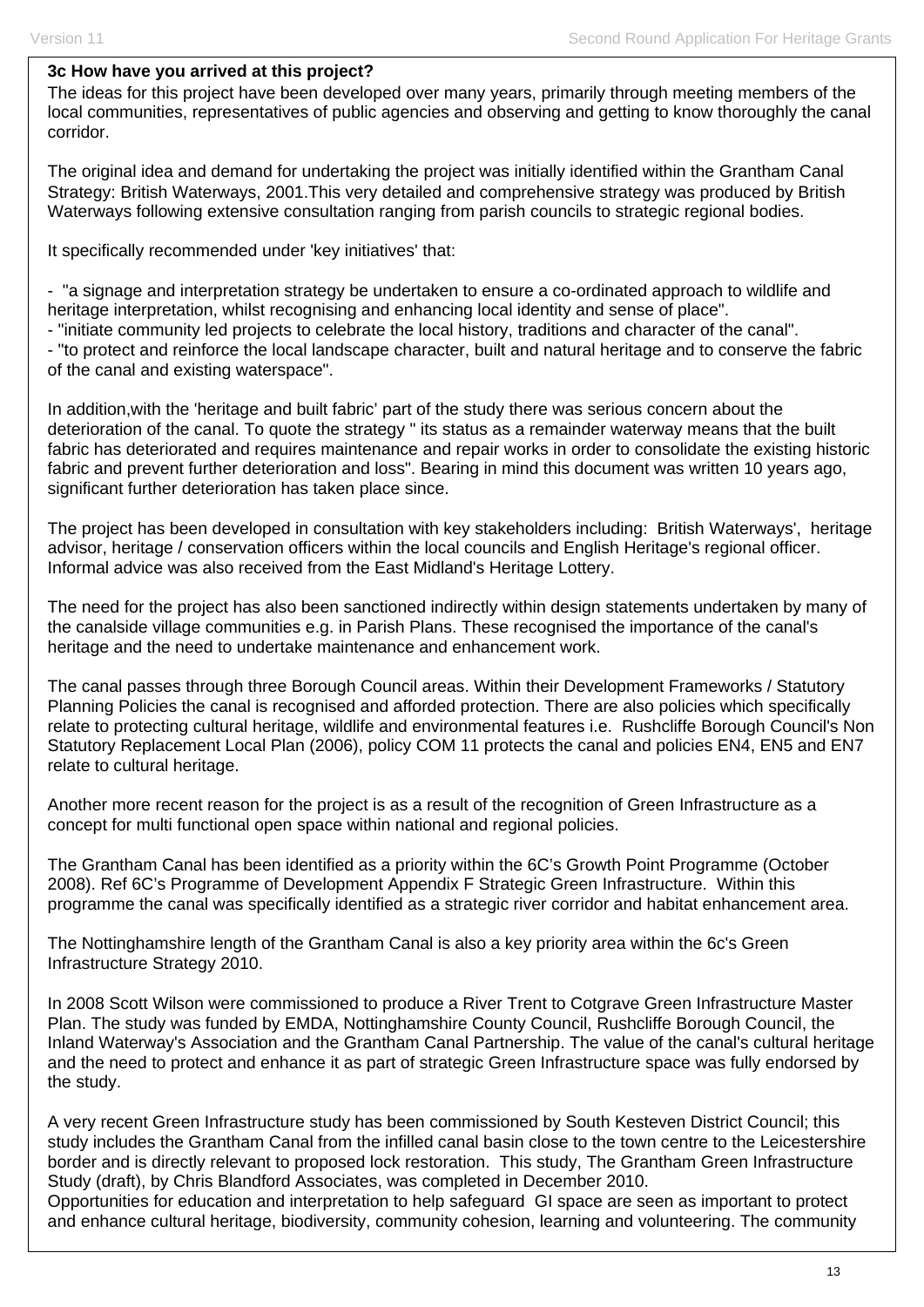.

consultation and interpretation aspect of our project fulfils these aims.

Specific reference is also made to the Woolsthorpe area, which includes the locks we are intending to restore, this includes – "buildings or structures within the zone which are significant contributors to the character, quality and amenity of the canal corridor, should be given priority" and a key opportunity identified included:

"the conservation and enhancement of the historic locks as key historic and landscape features".

Overall the Grantham Canal is a most important area of Green Infrastructure, which is fully endorsed within a number of strategic and local studies. The project we are proposing is fully in keeping with aims of Green Infrastructure establishment.

In addition, the project has the support of the following organisations which have helped us arrive at the project:

The Grantham Canal Partnership, which represents the following public bodies and organisations: The six local authorities (South Kesteven District Council, Lincolnshire County Council, Melton Borough Council, Leicestershire County Council, Rushcliffe Borough Council, Nottinghamshire County Council) the canal passes through, the Inland Waterways Association, Natural England, British Waterways and the Grantham Canal Society.

The Grantham Canal Partnership's Environmental Sub Group. This group is chaired by the chairman of the Nottinghamshire Wildlife Trust and includes representation from the Lincolnshire and Leicestershire Wildlife Trusts, Natural England and Canal & River Trust.

The Grantham Canal Communities Liaison Group (GCCLG) which represents the parish councils along the canal's route. The GCCLG have confirmed their support for the project.

The heritage training element of the project has developed following discussions with officers from the Inland Waterways Association and their need to have a pilot project within the spirit of the IWIS initiative.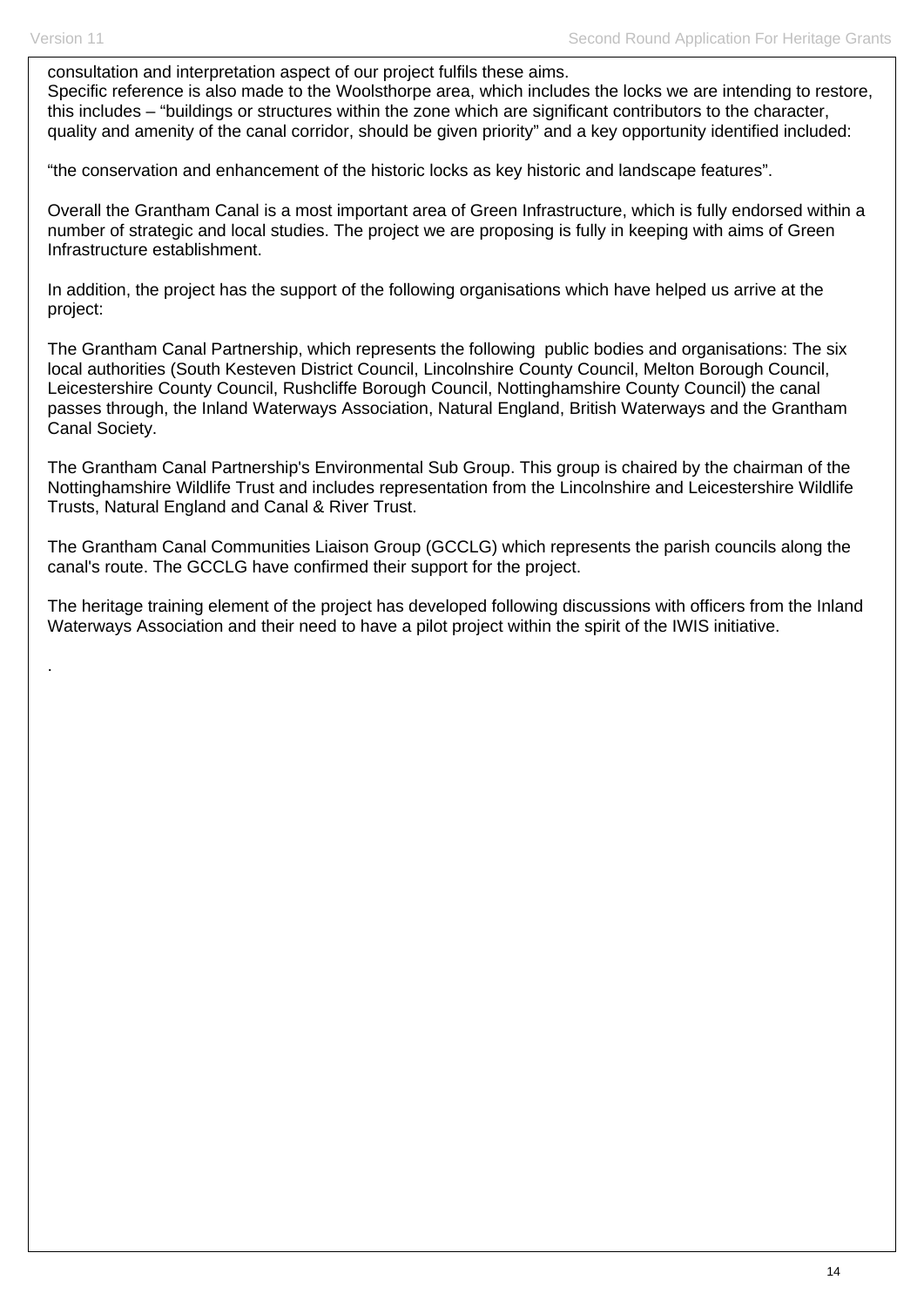# **Section Four - Project Outcomes**

## **4a What difference will your project make to your heritage?**

There are several differences that the project will make to our heritage:

1. It will ensure that there is a deeper understanding of the canal's heritage, it will encourage local communities and in particular school children to understand value and cherish it, ensuring that it is protected for the benefit of future generations.

2. The provision of interpretation panels along the canal will ensure that visitors from the wider East Midlands region who visit the canal are better informed of their heritage and will gain maximum benefit and understanding and pleasure from their visit.

3. New signage along the canal will promote a more attractive image to the canal's heritage.

4. Physical restoration. Locks are one of the most significant identifiable canal features, yet of all the heritage structures they are most 'at risk'. Volunteer driven restoration will be undertaken on two locks, one of which is perhaps in the worst condition of all. The restoration work undertaken will leave the canal in a better condition and develop confidence for tackling other 'at risk' structures.

As covered in 2a the Grantham Canal locks are seen as special in that they are the original locks from when the canal closed in the 1920's. Original un-modernised William Jessop locks are now very rare. This project will protect and restore this very special asset.

The project will advance the restoration of the canal to Redmile which will ensure that open water is developed to the east of Redmile which will allow habitat and species enrichment through the translocation of species in keeping with the ECUS Ecological Impact Study.

5. Sustainability The provision of heritage skill training will ensure that the necessary skills are available within the local and wider volunteer community. These skills together with an increased understanding of the canal's heritage will ensure that there are the skills to manage the canal's heritage structures in the future and add to the national pool of heritage skilled volunteers. Although only two locks are actually being restored within this project, we fully intend that volunteer led restoration will continue on the other 11 derelict locks, out of a total of 18 Grantham Canal locks.

# **4b What difference will your project make for people?**

There are numerous differences which the project will make for people:

1) It will help people from local communities to take an active part in their heritage.

It will work with people both locally and from further afield, ensuring that they develop an awareness of the canal's importance from a heritage and cultural perspective. It will encourage participation. Projects will include researching lost photographs and canalside stories, which will be permanently recorded locally on interpretation panels, in walking guides and on the Grantham Canal web site. It will create opportunities for young and old to work together with the elderly providing first hand memories for schoolchildren to use in canal orientated heritage learning projects - before that knowledge is lost forever!

2) It will create opportunities for people to volunteer

Through the range of activities it will create opportunities for volunteering, ranging from relatively passive activities such as researching local heritage and to learning skills for physical restoration work. Generating 5090 volunteer days

### 3) Skill training

A range of accredited training courses will be provided to develop heritage restoration qualifications and skills for working both on this canal, other canals nationally and heritage structures generally. In addition employment opportunities will be unlocked providing skills for those that take part, enabling bricklaying and joinery trainees to broaden their experience to include waterway/heritage construction projects wherever conservation / heritage skills are required. Training places for 14 people will be available for the knowledge based course and 3 applied NVQ 2 Heritage Construction courses. Brick-laying course for 7, joinery course for 2, course for use of excavators, compressors, dumpers, site management, temporary works, H&S CRT Minimium Safety Learning Standards.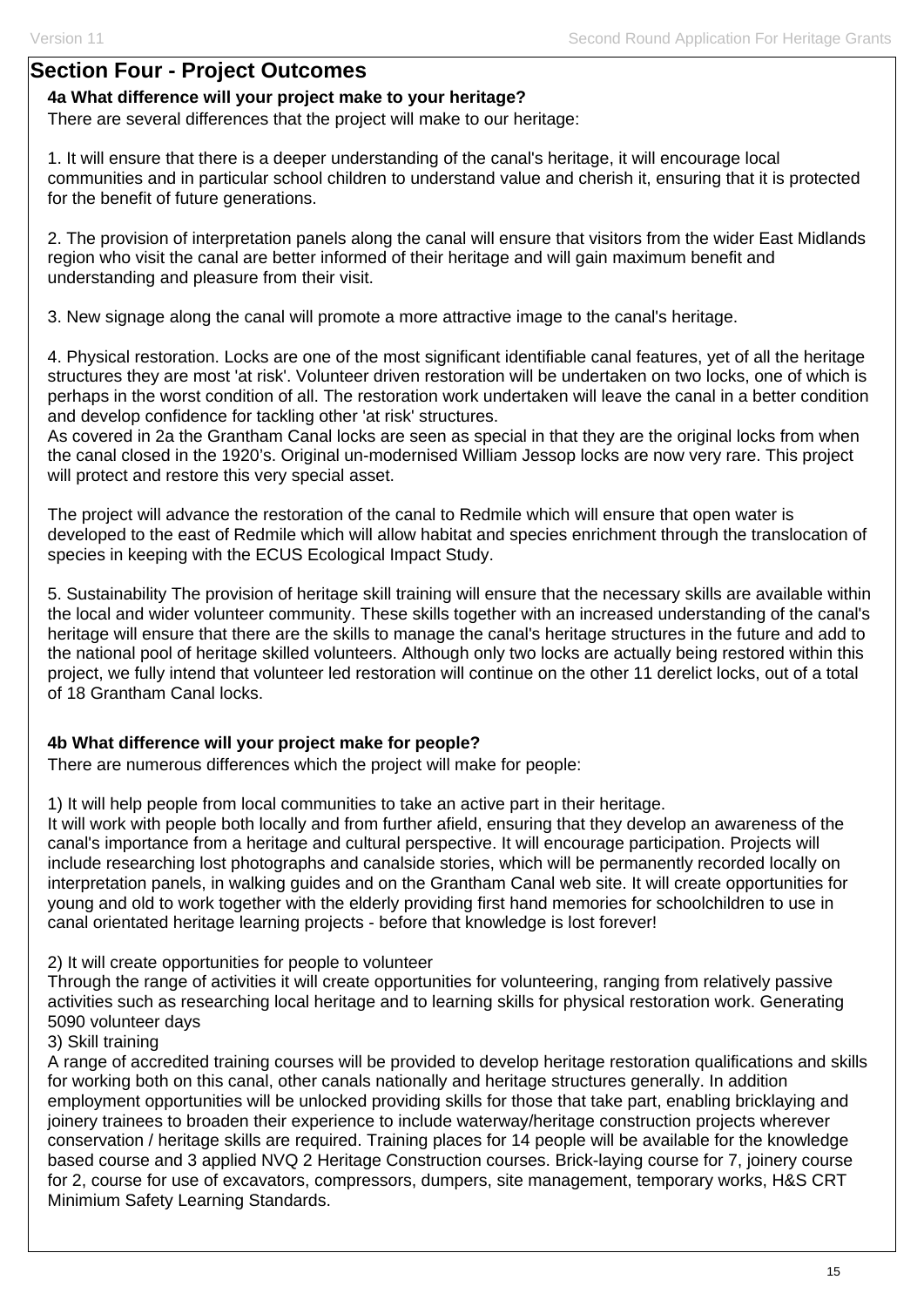#### 4) It will develop a wider audience for our heritage.

A Marketing and Promotions plan has been produced and direct commitment with the Waterway Recovery Group vwhich wil help andl aim to involve the young and old in the interpretation project and encourage volunteering. Tjhe plan will also be aimed at attracting volunteers from the wider diverse communities from outside the immediate canal corridor. Annually, 2 Discover Days to exhibit the heritage interpretation studies and the lock restoration will be held with the specific aim of attracting these groups to take part in the heritage / waterway training and to become aware of the opportunities available for recreation and heritage

## 5) A greater understating of heritage.

All aspects of the project whether researching for interpretation material, visiting one of the heritage events or undertaking skill training and hands on restoration, will lead to a greater understanding and appreciation of our heritage.

6) Improved health and well being for both visitors and participants in the training.

The project will raise the profile of the canal and encourage more visitors to use it. This will encourage people to enjoy healthy activity be it physical restoration activity or cycling and walking.

## **4c1 What are the main groups of people who will benefit from your project?**

Overall the project will target a wide range of people and be open to all, from school children to the elderly and disabled. Canals do cater for the elderly and those with a physical disability. This focus will continue and any works will be designed to cater for these groups. It will also cater for volunteers and the unemployed. The project also aims to attract other less well represented groups from outside the canal corridor and not that well represented among the usual canal volunteers.

**If your project will specifically benefit a particular group or groups of people, tell us which groups by ticking all relevant boxes below.** 

**If your project aims to benefit a wide range of people and is not specifically targeted at any particular group, tick this box only.** 

**Ethnicity** 

Religious belief

Age

Sex

Marital Status

Sexual orientation

People with disabilities (physical or mental problems which have a significant and long-term negative effects on a person's ability to carry out normal day-to-day activities)

People with dependants (for example, children or elderly relatives)

Yes

People living in households with incomes below the national average, or people living in the most deprived local-authority wards in England, Scotland, Wales or Northern Ireland.

**4c2 Visits Do you have a heritage site that attracts visitors?**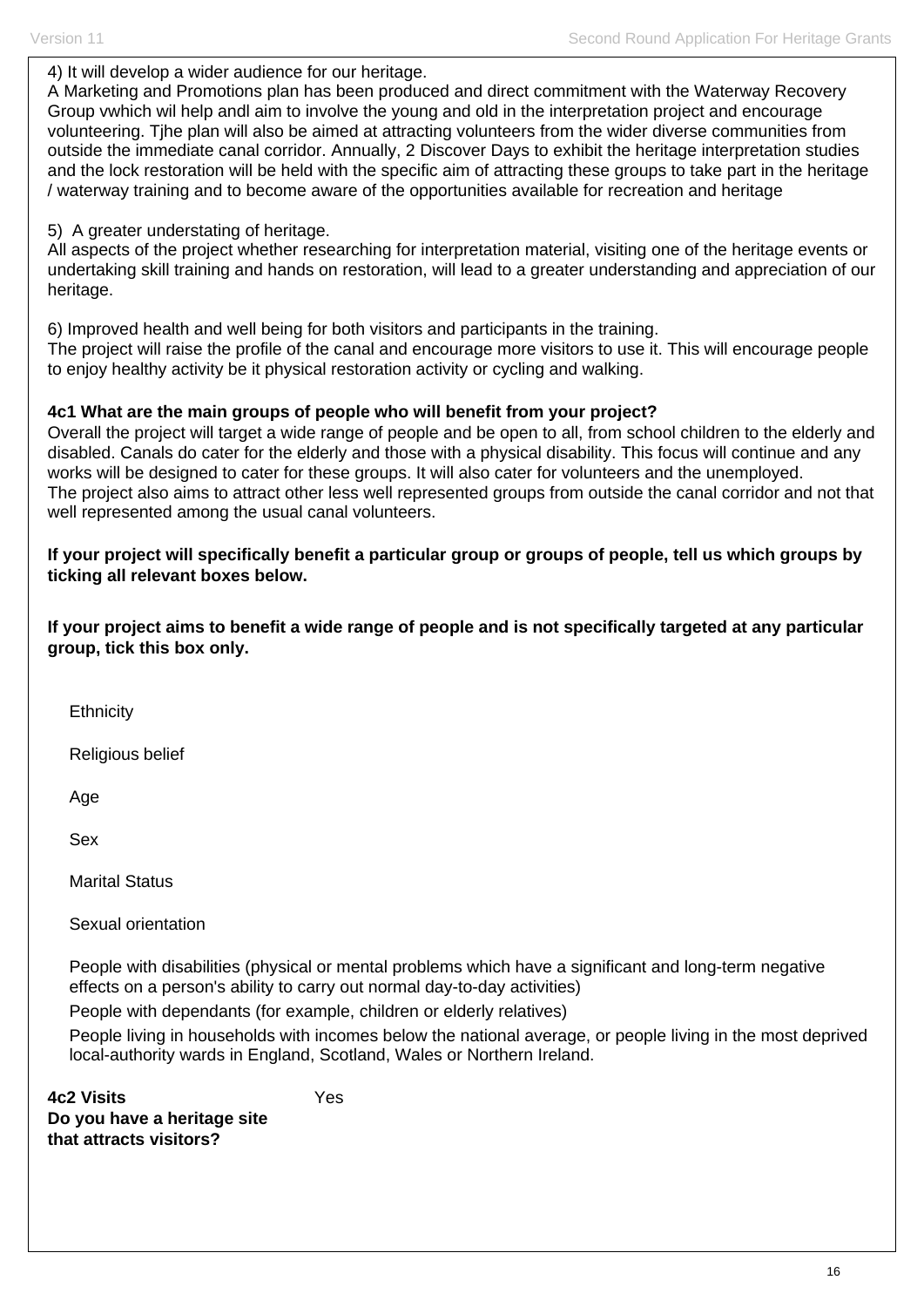# **How many visits have you had in the last 12 months?**  30000

**How many visits do you expect you will have in the 12 months after your project finishes?**  35000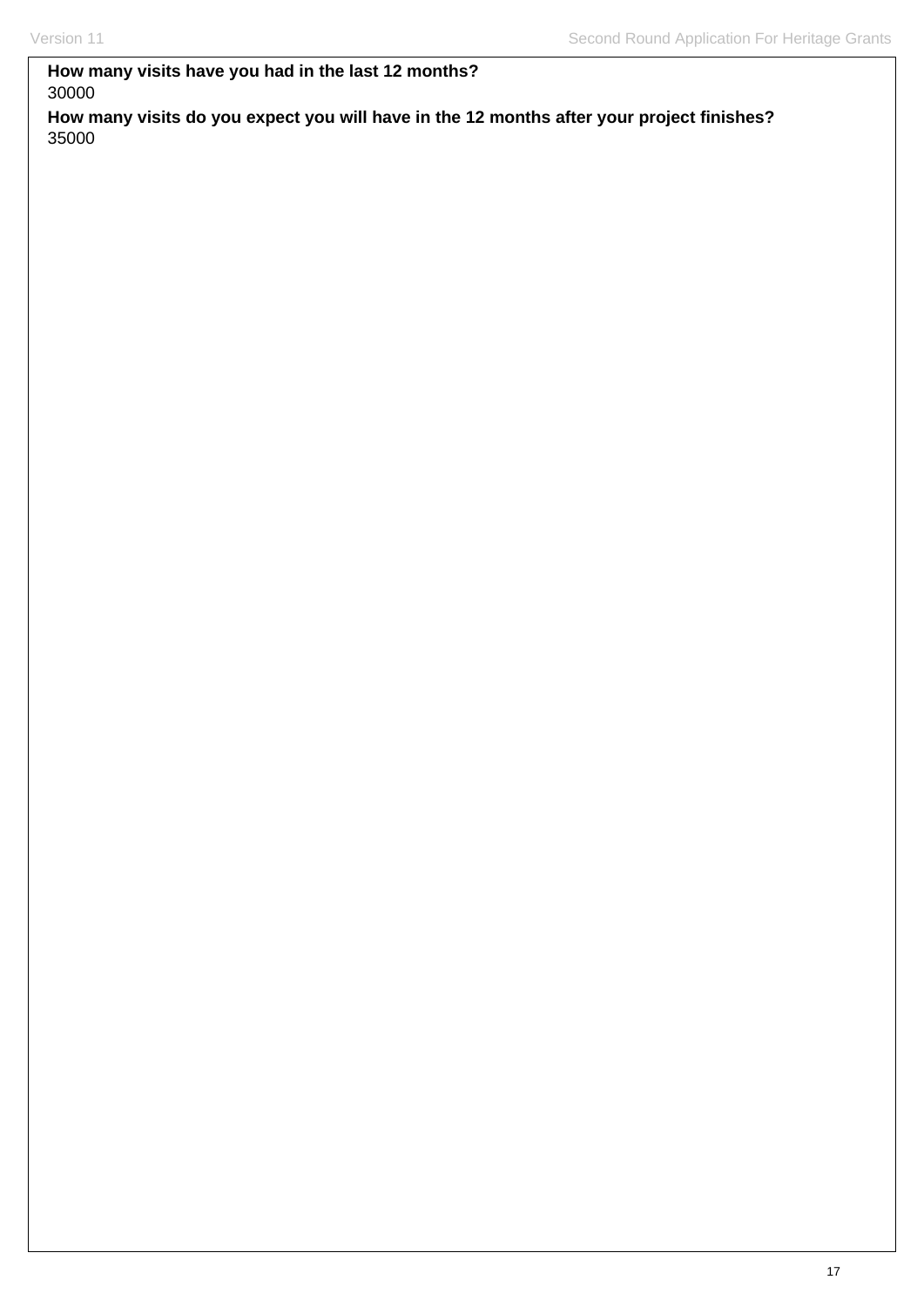# **4c3 Volunteers**

### **How many volunteers do you expect will work on your project from start to finish?**  800

### **4c4 Training**

**How many people will receive training through your project?**  21

## **What skills will they be trained in? Tick all boxes that apply.**

- $\checkmark$  Construction
- $\checkmark$  Conservation land, habitats and buildings
	- Conservation buildings

Conservation – collections (including oral history)

- $\vee$  Delivering learning and interpretation
- $\vee$  Getting people to take part, including consulting communities and managing volunteers

## **4d How will you maintain the benefits of your project in the long term?**

There are several aspects of the project which will contribute towards its future sustainability.

1) Engendering local interest in the canal and increasing the public awareness of its importance, will ensure that its profile is raised both locally and regionally. In addition the wider public awareness will attract more volunteers to get involved in protecting and restoring the Grantham Canal and other heritage structures elsewhere.

2) The provision of interpretation panels will ensure that both the local and wider public are reminded of what has been achieved and the importance of protecting the canal's heritage, increasing enjoyment and encouraging further visits.

3) Heritage training - this is perhaps the most valuable aspect of the project and will ensure that the canal's heritage is maintained. As a result of the project there will be a skill base to both maintain existing works undertaken and to carry on with a programme of works not covered by this project. For example the project will train and develop skills in lock restoration. If the two locks selected are restored within the project these skills will be available to continue restoring the remaining 11 derelict locks.

The physical work undertaken will technically come under the Canal & River Trust and the Grantham Canal Society who are committed to the preservation and restoration of the canal. Grantham Canal Partnership and the Inland Waterways Association will support the partnership.

The Grantham Canal Partnership will maintain the locks to Canal & River Trust Minimum Safety Standards and our Planned Preventative Maintenance Inspection and task list. This is supported by the GCS/CRT contract for GCS to adopt the section of canal from the A1 to Stenwith/Woolsthorpe.

The Grantham Canal Society (GCS) now has a membership of almost 500 and growing. Recently the GCS took on the responsibility for maintaining a four mile length of canal which adjoins the lock restoration work proposed.

Currently there is a GCS initiative to develop a volunteer Ranger scheme in association with the canalside village communities, the start up of which is being funded by an Awards for All grant.

The national Inland Waterways Initiative for Skills (IWIS), which has a focus on heritage training, will mean that the national volunteer body, the Waterway Recovery Group, will also focus on the Grantham Canal, taking forward what has been learnt to restore other derelict locks.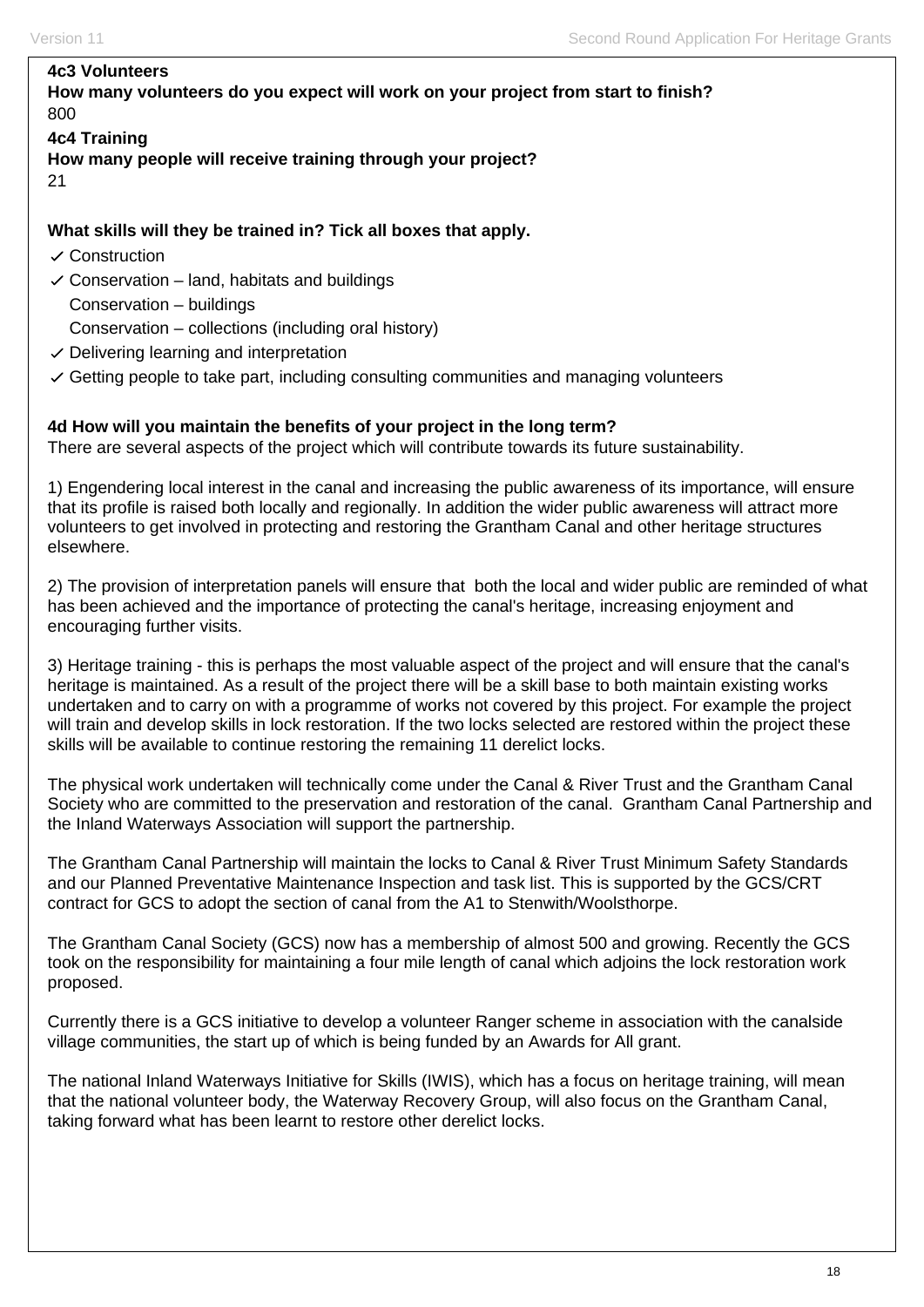# **4e How will your project affect the environment?**

**If you are requesting a grant of £2 million or more, you need to complete the following carbon Footprint Reporter. Once you have completed the Footprint Reporter, please generate a PDF copy and attach it to your application form. The following url will launch the Footprint Reporter:** 

# **Carbon Footprint Reporter**

The project will have a very positive environmental benefit, the key benefits being:

1) Engendering awareness and local interest in the canal. Workshops with members of the local community will cover the wildlife value of the canal as well as the canal's heritage.

2) Interpretation panels will be provided along the canal which will inform visitors of the importance of the canal's wildlife and in particular its SSSI status.

3) Lock restoration work: There will be a short term negative impact on the environment during the actual restoration. Thereafter there will be a very positive impact. Restoring the locks will open up an increased length of the canal for navigation, which will ensure that open water is maintained. Managed navigation will have a positive impact on the canal. ref. Grantham Canal Habitat Impact Study ECUS.

Any construction work will include an environmental audit. This will ensure e.g. timber is from a managed resource (FSC accredited), recycled materials are used where possible and chemical based products will be avoided.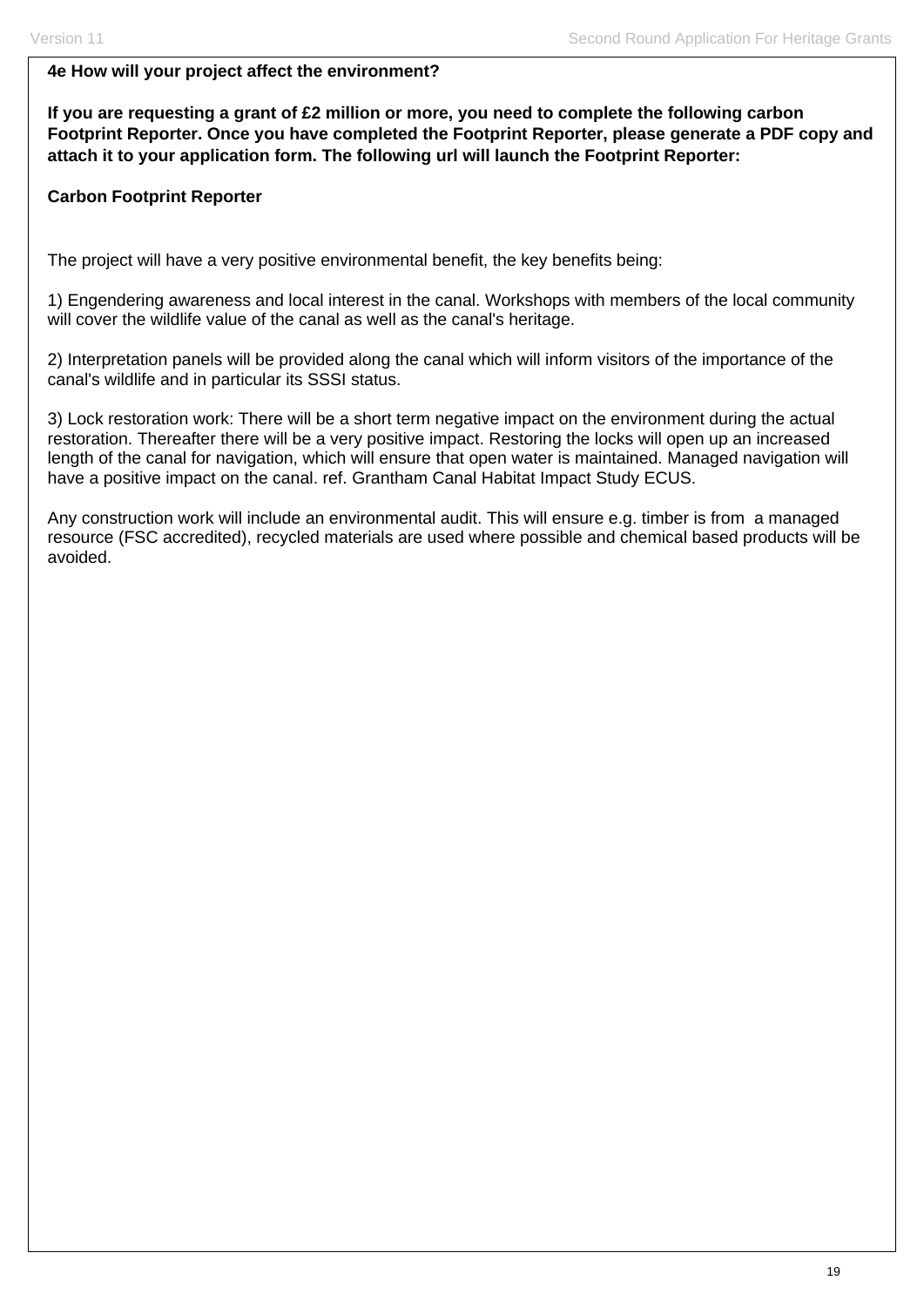# **Section Five - Project Development and Delivery**

### **5a Who are the main people responsible for developing and delivering your project?**

Overall project management - Grantham Canal Heritage Initiative has established a dedicated steering group (Terms of Reference in Appendices-supporting documents)

The core steering group will consist of : Canal & River Trust-2x Directors, Waterway Manager, Enterprise Manager, Project Manager, Engineering Manager Grantham Canal Society-Chair, Vice Chair, Volunteer Site Supervisor Grantham Canal Partnership-Chairman Canal & River Trust Waterways Partnership-Chair South Kesteven District Council-Cllr Frances Cartwright Waterway Recovery Group-Chair; Mike Palmer Sustrans/Railway Paths Ltd-Operations Director (East Midlands)

### Financial management

The financial management will be undertaken by the Canal & River Trust supported by the Grantham Canal **Society** 

Specific day to day responsibility will be undertaken by a Project Site Supervisor who will manage both the delivery of the locks restoration with the volunteer groups.

We would also like to appoint a contract with skilled Interpretation and Learning Coordinator to work with the community groups in delivering the heritage workshops to research the interpretation panel information.

The CRT Project Manager and CRT education team will be instrumental in ensuring that HLF's key Activity aims of learning and participation are delivered.

## **5b Describe in detail the development work needed for your project.**

The project will require the following development work to take it forward:-

### Marketing and Promotions Plan

A Marketing and Promotions Plan would be undertaken to ensure that the project is widely promoted and attracts volunteers from a wide spread of community groups especially those previously unrepresented and/or from outside the canal corridor. A short video of the canal will be commissioned. This short video will be aimed at Youtube and based on current volunteering and activities alongside the canal. The video will be used to promote the canal during the project development period.

### **Consultation**

To ensure that the interpretation panels can be delivered, detailed consultation has been necessary with all the canalside communities, schools and groups along the canal. An Interpretation and Learning Plan as already been produced to ensure that a methodology can be developed to ensure the best way of unlocking stories, memories and photographs from the canalside communities. From the consultation undertaken so far, we are confident that we have their support-evidence is within the Community, schools and society surveys. In addition to the Interpretation and Learning plan, we undertook workshops in Grantham and Woolsthorpe to engage people with this aims of the project and to share ideas.

Technical surveys, restoration design proposals and detail costs have been produced on the two locks which we are proposing to restore. This has cumulated into the Repair and Design Methodology which has drawn on a full heritage assessment and conservation statement as well as SI, Structural Engineering Report, Feasibility Options and detailed discussions with skill sets within Waterway Recovery Group, Grantham Canal Society and Grantham College.

We no longer need a lease from the Canal & River Trust, as the Canal & River Trust are no longer in a position to lease off Waterway Infrastructure property, also as the Canal & River Trust are the applicant a lease to the GCS will not be required. CRT have however agreed a lease for the Grantham Canal Society to manage Woolsthorpe Depot and set up a contract with GCS to maintain the canal from the A1 to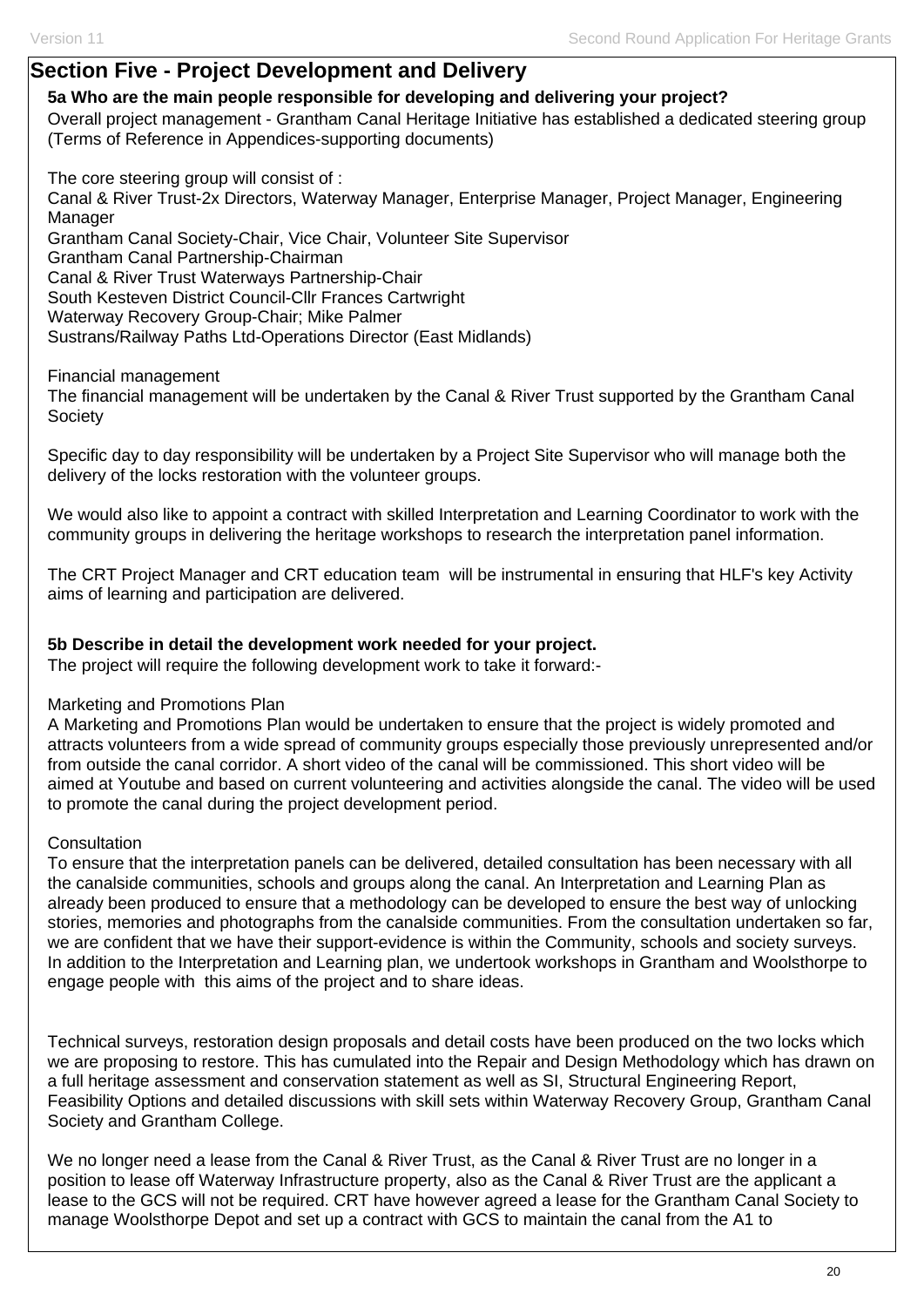Woolsthorpe-this underpins the arrangements for the Sustainability of restored locks.

Training Provision

A Training Plan and outline of courses and in-house training has been produced:-

a) this identifies more thoroughly the market, likely trainees and numbers.

b) Identifies any needs for accommodating volunteers from unrepresented groups.

c) Establishes support from training associations through FE colleges i.e. The Skills Funding Agency, National Heritage Training Group and the Construction Industry Training Council.

d) Firm up accommodation both for running the courses and types of overnight accommodation for Waterway Recovery Group. Accommodation for running the courses has provisionally been secured at Woolsthorpe maintenance depot which is now leased to projecty partners and a range of overnight accommodation is locally available. This includes Woolsthorpe Village Hall, camping at the adjoining camping and caravan site at Woolsthorpe.

For the longer term GCS are working with Belvoir Estates for the opportunity to use of a lock keeper's cottage at lock 13. It would require some volunteer refurbishments. The building which is empty, belongs to the Belvoir Estate and adjoins Lock 13, it has been described by CRT heritage advisor as the most complete example of an 18th century lock keepers cottage. In the future, although not directly part of this project, then it could be have a range of uses associated with the canal, if we achieve navigation to Lock 13. The Belvoir Estates have indicated that they would like to see it used in association with the canal.

A detailed cost breakdown has been provided

**Consents** 

Consents for the project have been obtained These include:

a) Belvoir Estates Land below Lock 15, this land gives access from the highway and would be required for the storage of steel containers and materials. This has already been obtained on the basis of meetings and correspondence but a more formal agreement will be necessary.

b) Use of Woolsthorpe Depot. A lease has been agreed.

c) Land for the two proposed Heritage Events. The events would be held at Cotgrave Country Park and on land adjoining the canal above lock 15. The Country Park belongs to Nottingham County Council and the land alongside Lock 15 belongs to Belvoir Estates. Both owners have informally confirmed 'in principle' that they would allow access, although this would need formalising within the development period. The land above Lock 15 was used in 2007 for the Inland Waterways Association's National Trail Boat Festival so it would be very suitable.

c) Railways Paths Ltd have already issued a licence for the site compound at Lock 15 and are happy to do the same at Lock 14-letter of support included.

# Match funding

We have already offers of material sponsorship from four large building material / plant supply companies and have had confirmation from grant giving bodies that our proposals are suitable for applications. During the development stage sponsorship offers will be formally secured to the £41,000 target and applications will be made to the grant sources identified. The match funding has been covered in the Executive Summary but CRT will be underrighting the project by contributing £347,000 in cash and acting as accountable body. GCS have pledged £107,000, CRT has secured an offer letter of £75,000 in cash from WREN towards materials costs. We have £494850 in volunteer days-skilled/unskilled, £19,000 has been provide to us a donation from a personal estate (Legacy).

The GCP and the GCS has a successful record of securing funding, over the past 5 years, we have secured almost a £1million for project work, through grants and sponsorship. We are confident in reaching our target. The GCS has also presented a Fund-Raising plan accounted for in our cash-flow.

Role Descriptions have been produced for the Site Supervisor and we have a brief for the Interpretation and Learning Coordinator consultant who will help volunteers develop the interpretation.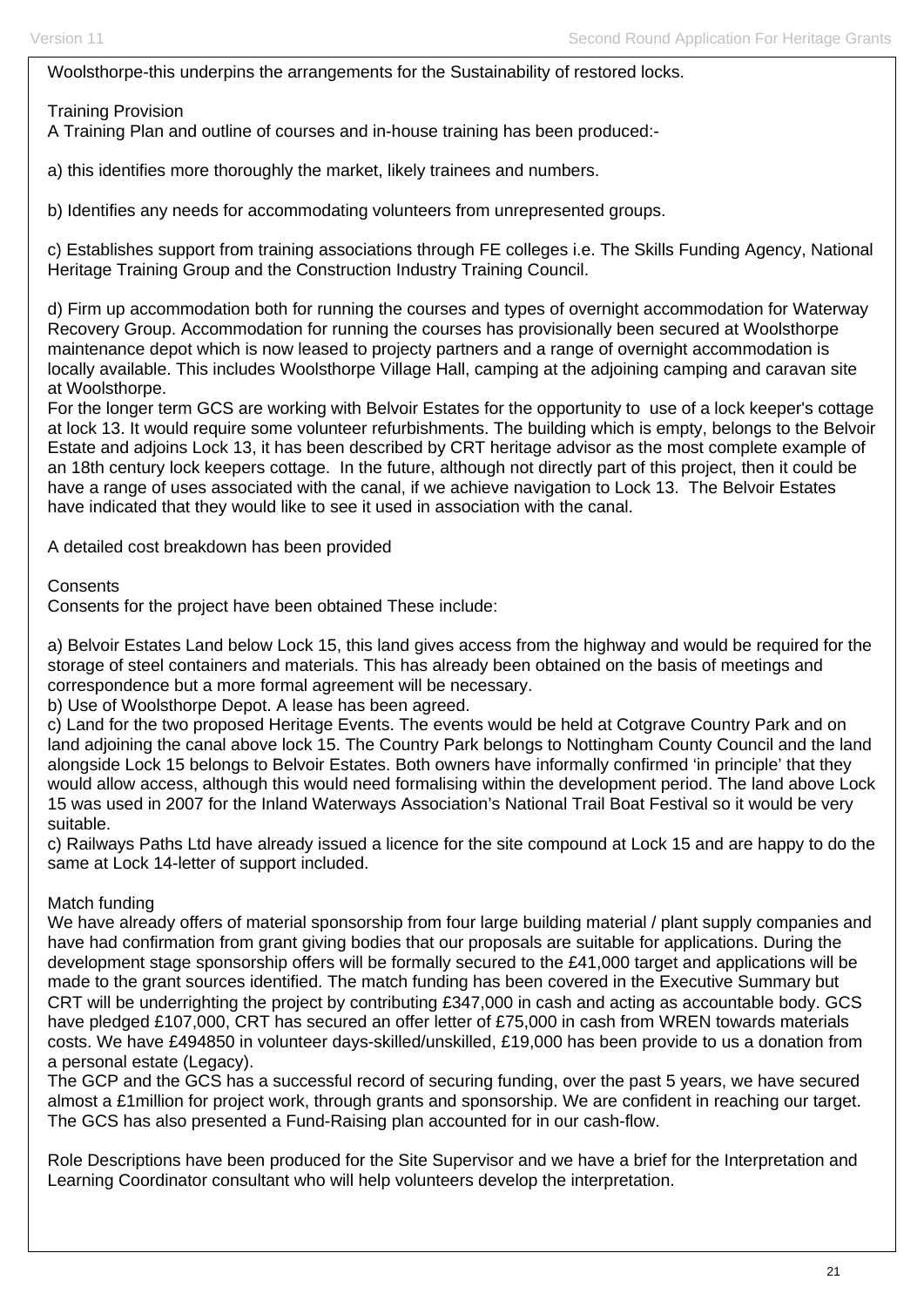Activity Plan

A detailed activity plan as required by the HLF will be produced during the development period.

We have included for Further Development Costs in our Round 2 Budget-this is for Feasibility on locks 12 & 13, Restoration Strategy, access costs-fees for Belvoir Estates, recruitment and advertising for the Site Supervisor

**5c What are the risks to developing and delivering your project and how will you manage those risks?** 

| <b>Risk</b>                                                                                                                                                                 | How likely is                                                                                                                                                                                                                                                                                                                                         | How Serious would Consequence                                                                                |  | Action you will take to                                                                            | Who is responsible for |  |  |  |
|-----------------------------------------------------------------------------------------------------------------------------------------------------------------------------|-------------------------------------------------------------------------------------------------------------------------------------------------------------------------------------------------------------------------------------------------------------------------------------------------------------------------------------------------------|--------------------------------------------------------------------------------------------------------------|--|----------------------------------------------------------------------------------------------------|------------------------|--|--|--|
|                                                                                                                                                                             | the event?                                                                                                                                                                                                                                                                                                                                            | the effect be?                                                                                               |  | help prevent the risk                                                                              | dealing with the risk? |  |  |  |
| 5d Provide a timetable for the development and delivery of your project.<br>This timetable is based on a 22nd August 2014 submission with approval to proceed January 2015. |                                                                                                                                                                                                                                                                                                                                                       |                                                                                                              |  |                                                                                                    |                        |  |  |  |
|                                                                                                                                                                             | PHASE 2 - PROJECT IMPLEMENTATION<br>Timetable based on approval to proceed January 2015                                                                                                                                                                                                                                                               |                                                                                                              |  |                                                                                                    |                        |  |  |  |
|                                                                                                                                                                             | 1) General<br>Review of project Dec. 14 - Jan. 2015<br>Activity Plan - re-evaluate Dec. 2013 to Jan. 2014<br>Appoint a Site Supervisor - March 2015<br>Publicise project January 2015<br>Help GCS with Fund-raising campaigns-secure year 1 GCS funds Sptember to January 2015<br>Project evaluation-data capture methods devised February-MArch 2015 |                                                                                                              |  |                                                                                                    |                        |  |  |  |
|                                                                                                                                                                             | 2) Community Consultation / Interpretation<br>Undertake community workshops with village groups March 2015<br>Collect and prepare interpretation panel information - June 2015<br>Manufacture and install interpretation panels - Sept to December 2016<br>Heritage Event Woolsthorpe-October 2014<br>Heritage Event at Cotgrave- Sept 2015           |                                                                                                              |  |                                                                                                    |                        |  |  |  |
|                                                                                                                                                                             | 3) Training / Implementation<br>Arrange training Jan-April 2015                                                                                                                                                                                                                                                                                       | Prepare accommodation - June to July 2013<br>Undertake volunteer restoration / training - April to July 2015 |  | Finalise specifications for lock work - COMPLETED IN DEVELOPMENT PHASE                             |                        |  |  |  |
|                                                                                                                                                                             | identified                                                                                                                                                                                                                                                                                                                                            |                                                                                                              |  | Supporting documents included detailed Activity Plan and Project Programme with construction tasks |                        |  |  |  |
|                                                                                                                                                                             | Project complete September 2020                                                                                                                                                                                                                                                                                                                       |                                                                                                              |  |                                                                                                    |                        |  |  |  |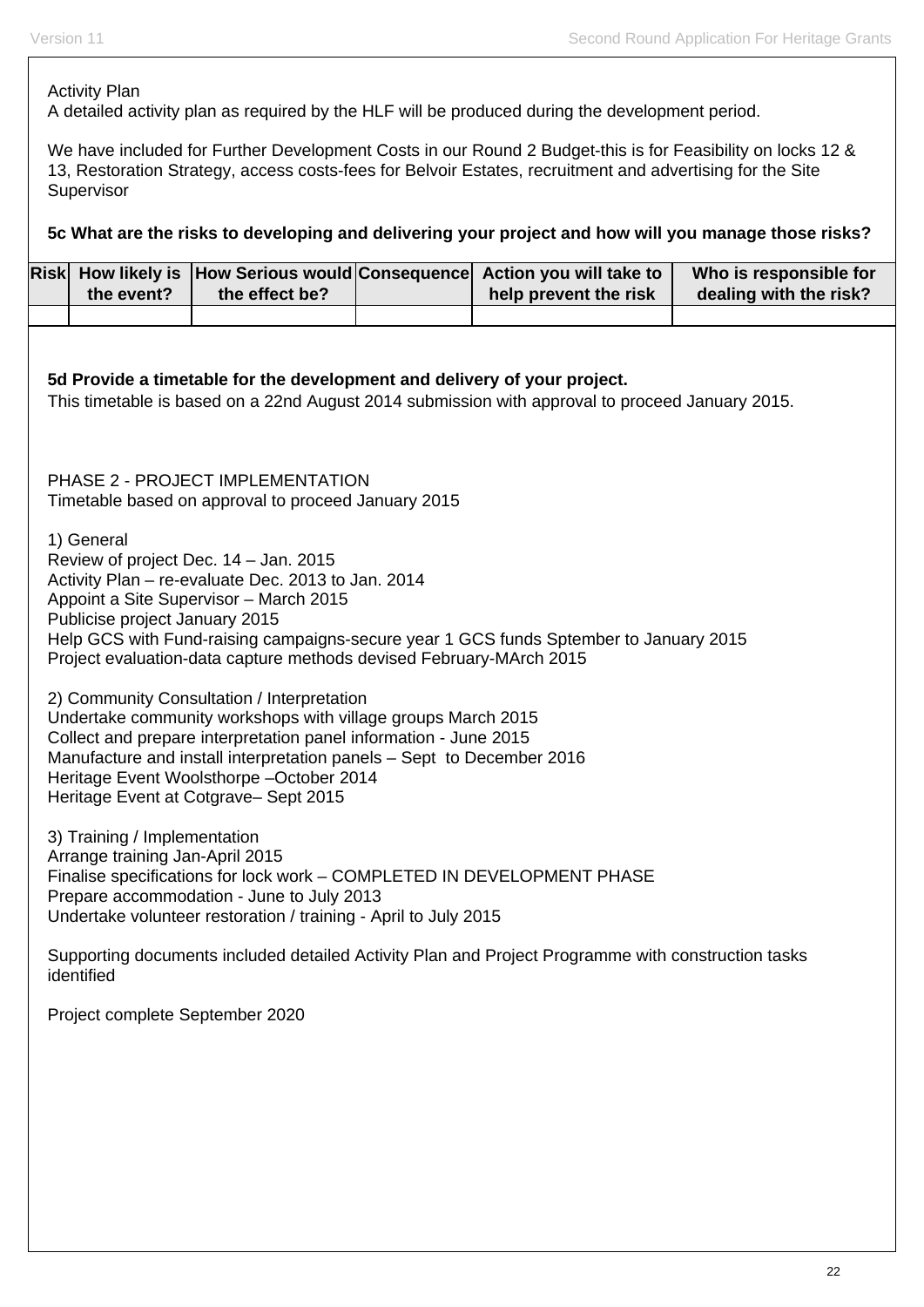# **Section Six - Project Costs 6a Further Development Costs**

| <b>Costheading</b>       | <b>Description</b>                                           |              | Cost Vat Contingency Total Cost |         |
|--------------------------|--------------------------------------------------------------|--------------|---------------------------------|---------|
| Managing the project     |                                                              |              |                                 |         |
| <b>Professional Fees</b> | Access Fees                                                  | £20,0<br>100 | £10,617                         | £30,617 |
| <b>Professional Fees</b> | Design                                                       | £4,76        |                                 | £4,767  |
| <b>Professional Fees</b> | Feasibility Design, SI, Project Manager Locks 12 & 13 £ 27,2 | 65           |                                 | £27,265 |
| Staff costs              |                                                              |              |                                 |         |
| Recruitment              | <b>Relating to Site Supervisor</b>                           | £6,00        |                                 | £6,000  |
| Other                    | <b>Restoration Strategy</b>                                  | £20,0<br>00  |                                 | £20,000 |
| Totals                   |                                                              | £78,0<br>32  | £10,617                         | £88,649 |

# **6b Capital Costs**

| <b>Costheading</b>                      | <b>Description</b>                 | <b>Cost</b>  | Vat   Contingency | <b>Total Cost</b> |
|-----------------------------------------|------------------------------------|--------------|-------------------|-------------------|
| Purchase price of items or property     | Welfare, Bowsers etc.              | £31,790      |                   | £31,790           |
| Repair & conservation work              | Locks 14 and 15                    | £183,00      |                   | £183,000          |
|                                         |                                    |              |                   |                   |
| New building work                       |                                    |              |                   |                   |
| Other Physical Work                     | <b>Dredging</b>                    | £10,000      |                   | £10,000           |
| <b>Other Physical Work</b>              | Archaeology                        | £9,850       |                   | £9,850            |
| Equipment & materials                   | Plant, Materials                   | £539,54<br>5 | £131,698          | £671,243          |
| Other                                   |                                    |              |                   |                   |
| Professional fees relating to the above | <b>CRT Project Management team</b> | £50,000      | £4,900            | £54,900           |
| Totals                                  |                                    | £824,18<br>5 | £136,598          | £960,783          |

# **6c Activity Costs**

| <b>Description</b><br>£149,5<br>Staff costs-Site Supervisor<br>63<br>£59,07<br>Overheads-on costs NI, Pension etc. |                                                                                                            | <b>Vat Contingency</b><br>£4,200               | Cost<br>£153,763 |
|--------------------------------------------------------------------------------------------------------------------|------------------------------------------------------------------------------------------------------------|------------------------------------------------|------------------|
|                                                                                                                    |                                                                                                            |                                                |                  |
|                                                                                                                    |                                                                                                            |                                                |                  |
|                                                                                                                    |                                                                                                            |                                                | £59,072          |
|                                                                                                                    |                                                                                                            |                                                |                  |
| 9                                                                                                                  |                                                                                                            | £3,617                                         | £41,896          |
|                                                                                                                    |                                                                                                            |                                                |                  |
|                                                                                                                    |                                                                                                            |                                                |                  |
|                                                                                                                    |                                                                                                            | £2,450                                         | £31,250          |
|                                                                                                                    |                                                                                                            |                                                | £6,530           |
|                                                                                                                    |                                                                                                            |                                                | £15,700          |
|                                                                                                                    |                                                                                                            |                                                | £4,314           |
|                                                                                                                    | Courses, accreditation<br><b>Accommodation Cost for WRG</b><br>Lightweight Display<br>Leaflets / materials | £38,27<br>£28,80<br>£6,530<br>£15,70<br>£4,314 |                  |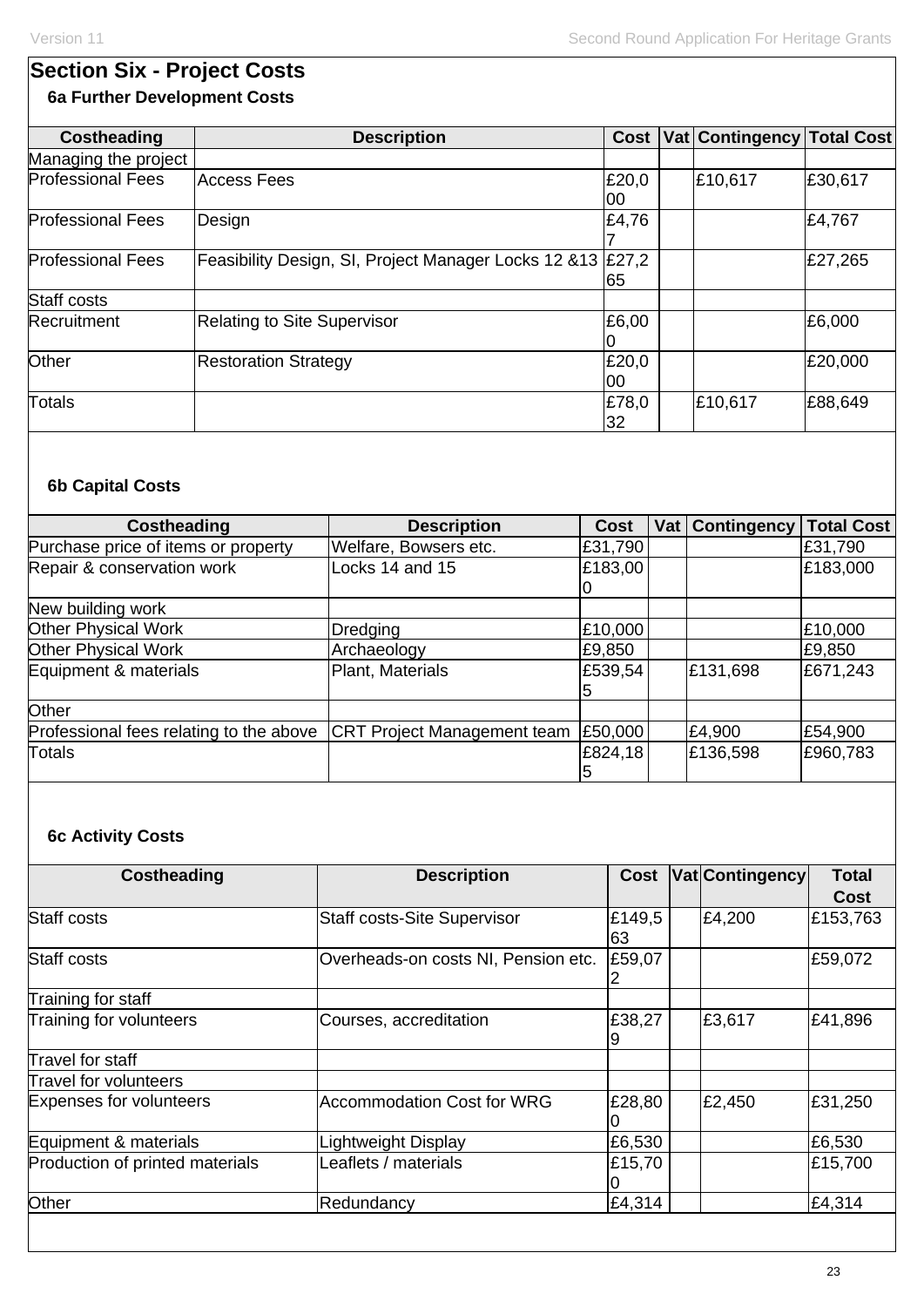| <b>Costheading</b>                | <b>Description</b>              | <b>Cost</b> | Vat Contingency | <b>Total</b> |
|-----------------------------------|---------------------------------|-------------|-----------------|--------------|
|                                   |                                 |             |                 | <b>Cost</b>  |
| Other                             | <b>Story Plaques</b>            | £10,00      |                 | £10,000      |
|                                   |                                 |             |                 |              |
| Other                             | Resources for education rangers | £2,700      |                 | £2,700       |
| Other                             | <b>Site Security</b>            | £4,783      |                 | £4,783       |
| Professional fees relating to the | Learning and Interpretation     | £15,00      |                 | £15,000      |
| above                             | Consultant                      |             |                 |              |
| <b>Totals</b>                     |                                 | £334,7      | £10,267         | £345,008     |
|                                   |                                 | l41         |                 |              |

# **6d Other Project Costs**

| <b>Costheading</b>      | <b>Description</b>             | <b>Cost</b> | Vat | <b>Contingency</b> | <b>Total Cost</b> |
|-------------------------|--------------------------------|-------------|-----|--------------------|-------------------|
| Managing the project    |                                |             |     |                    |                   |
| Recruitment             |                                |             |     |                    |                   |
| Publicity and promotion | Publicity leaflets / promotion | £7,500      |     | E300               | £7,800            |
| Evaluation              | <b>Evaluation costs</b>        | £8,000      |     |                    | £8,000            |
| Overheads               |                                |             |     |                    |                   |
| Inflation               |                                |             |     |                    |                   |
| Non-cash contributions  |                                |             |     |                    |                   |
| Volunteer time          | Construction                   | £494,900    |     |                    | £494,900          |
| <b>Totals</b>           |                                | £510,400    |     | E300               | £510,700          |

# **6e Second Round Delivery Volunteer Contributions**

| <b>Description</b>                                                                                            |       | Days   Cost   Estimated value |
|---------------------------------------------------------------------------------------------------------------|-------|-------------------------------|
| Construction tasks-brick-laying, site clearance and preparation, fitting lock furniture $ 9,898 E50 E494,900$ |       |                               |
| <b>Total Volunteer</b>                                                                                        | 9,898 | E494,900                      |

# **6f Second Round Income**

| <b>Income</b>              | <b>Description</b>                                                  | <b>Secured</b> | <b>Amount</b> |
|----------------------------|---------------------------------------------------------------------|----------------|---------------|
| Cash                       | <b>Landfill Tax Environment Fund WREN</b>                           | Yes            | £75,000       |
| Cash                       | <b>CRT-Beacon Fund-Board of Trustees</b>                            | Yes            | £347,000      |
| Cash                       | Legacy-Donations specifically for Grantham Canal                    | Yes            | £19,000       |
| Cash                       | <b>Grantham Canal Society</b>                                       | <b>No</b>      | £107,000      |
| Non-cash contributions     | JP Stephens and La Farge                                            |                |               |
| Volunteer time             | Interpretation panels, training courses as part of lock restoration |                | £494,900      |
| <b>HLF</b> grant requested |                                                                     |                | £862,200      |
| Total Income               |                                                                     |                | £1,905,10     |
|                            |                                                                     |                |               |

# **6g Summary Second Round Costs**

| <b>Total delivery costs</b>         | £1,905,140 |
|-------------------------------------|------------|
| <b>Total delivery income</b>        | £1,905,100 |
| <b>HLF delivery grant requested</b> | £862,200   |
| <b>HLF delivery grant</b>           | 45         |
| percentage                          |            |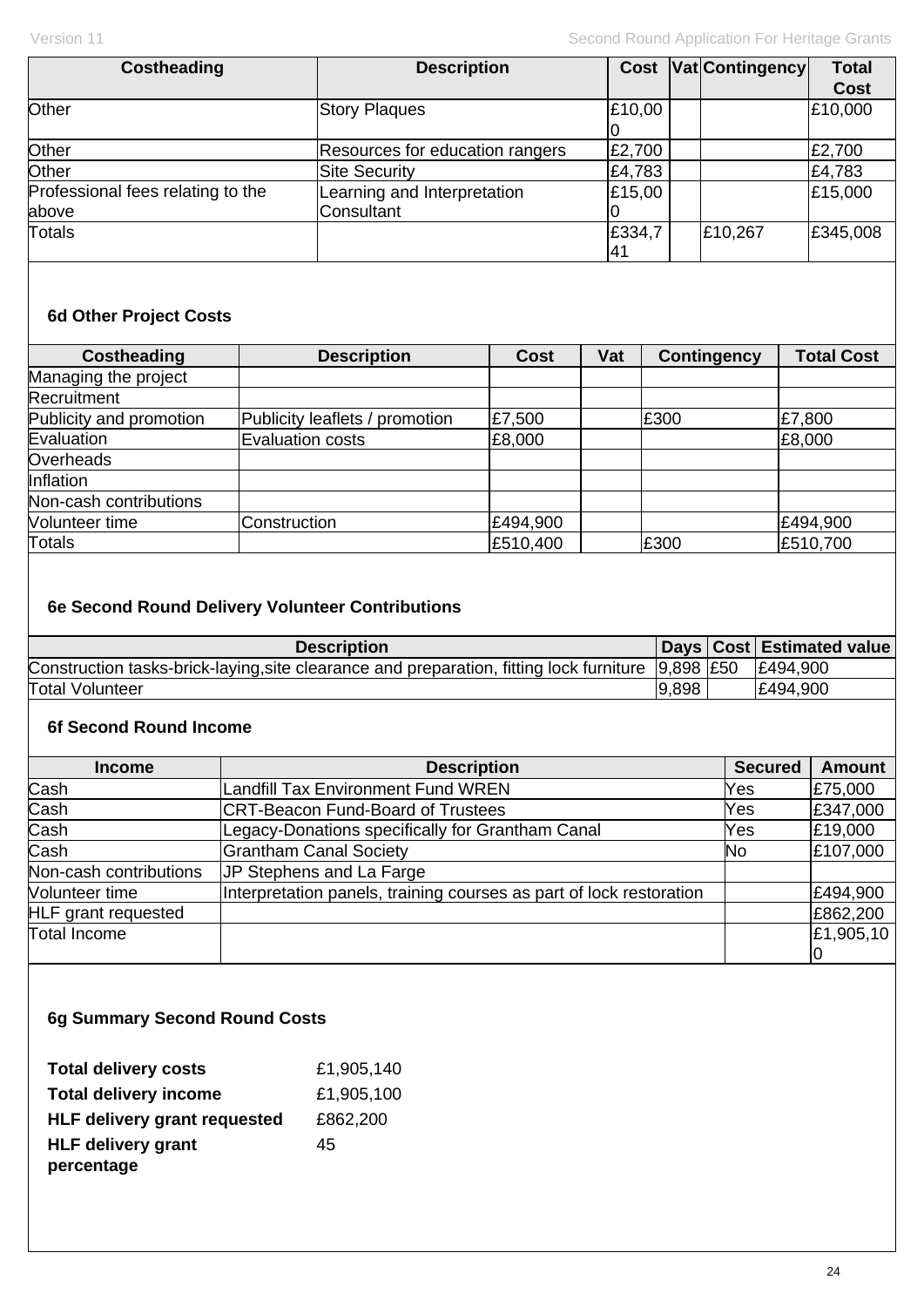# **6h If the cash and contributions from other sources have not yet been confirmed, when do you expect them to be confirmed?**

Securing match funding has been pursued as far as we believe possible at this stage in the project and consists of the following:

Confirmed

WREN £75000

John A Stephens Builder's Merchants - provision of general building materials and Lafarge - ready mix concrete suppliers. up to the value of £41,000

CRT confirmed £347000

Legacy confirmed £19000

GCS-commiteed to raising £107000

This fund-raising plan is within the income and spending forecasts accompanying the cashflow.

Rushcliffe Borough Council - capital grants to voluntary organisations. Have been contacted and had confirmation that an application for capital funding towards interpretation panels would be eligible. An application would be made during the development period for £6,000.

Parish Councils - have been contacted regarding a £350 sponsorship, responses to date have all been positive but have all confirmed that we would need to formally contact them nearer the date when funds are required. A formal approach will be made during the development period.

Sponsorship - any additional sponsorship would be secured during the development period.

Training funding - this will be investigated and applied for during development period.

## **6i How have you worked out the share of your organisation's overheads that relate to your project (if this applies)?**

Calculations provided as supporting information for the Project Management Team.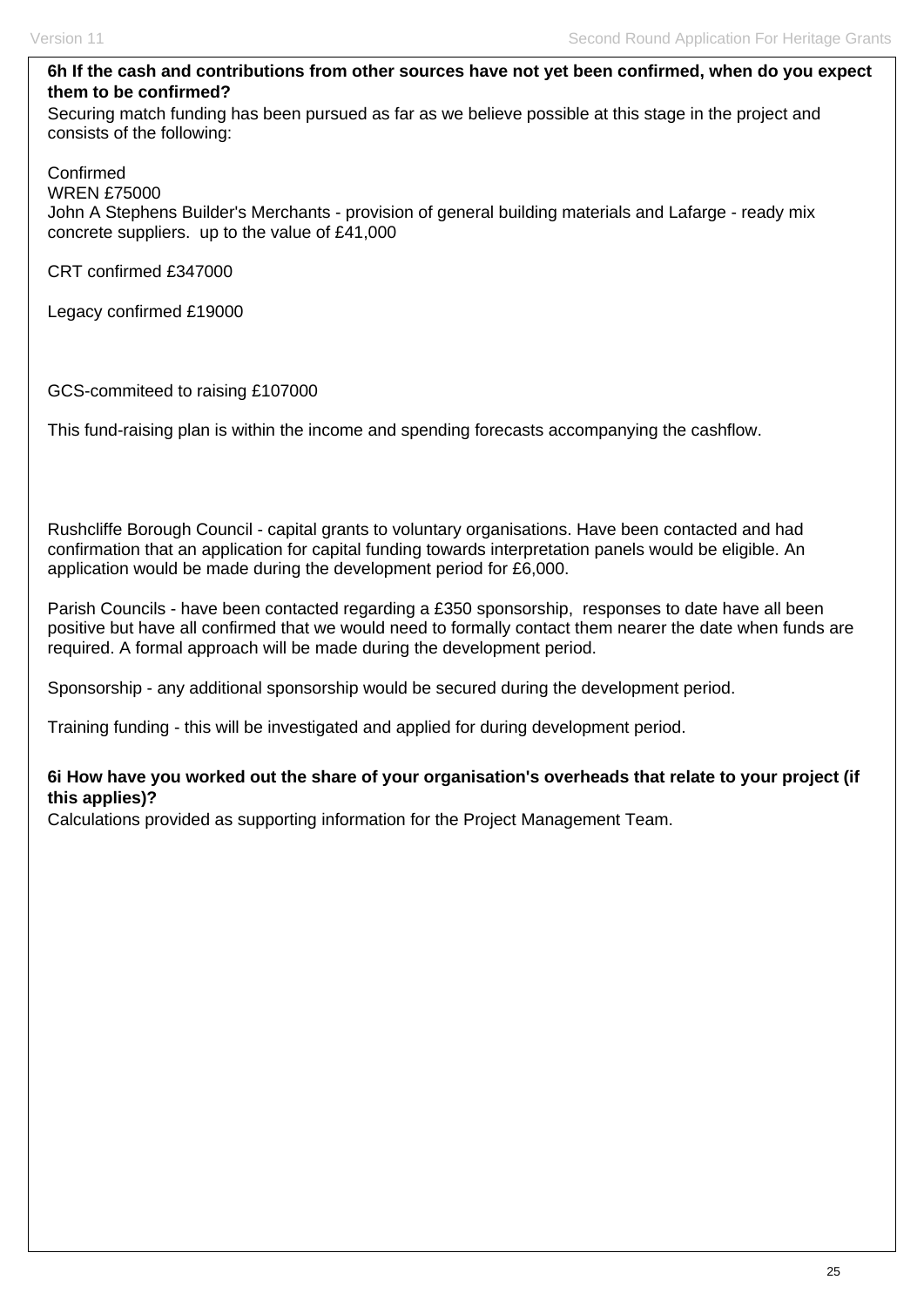# **Section Seven - After the Project Ends**

## **7a How will you make sure your project is financially secure in the long term, including meeting maintenance costs?**

The Grantham Canal Sustainability, Management and Maintenance Plan provides the detail on what is required to maintain the structures, interpretation and the Grantham Canal Society who will be responsible for the long term future of the work delivered in Round 2. The Grantham Canal Society will be supported by the Canal & River Trust who will share expertise in terms of how to maintain the structures and when inspections should be undertaken. Overall safety of the locks willbe managed by the Canal & River Trust. The Canal & River Trust will business plan for the materials required to undertake the planned preventative maintenance and the GCS have produced a Business Plan which includes costs for training and maintenance equipment.

## **7b What are the main risks facing the project after it has been completed and how will you manage those risks?**

| <b>Risk</b>                                      | <b>How</b><br>likely is<br>the<br>event? | <b>How</b><br><b>Serious</b><br>would<br>the<br>effect<br>be? | <b>Consequence</b>                                                                                                                                                                                                                                                                             | Action you will take to help<br>prevent the risk                                                                                                                                                                                                                                                                                                                                                      | Who is<br>responsible for<br>dealing with<br>the risk?                                   |
|--------------------------------------------------|------------------------------------------|---------------------------------------------------------------|------------------------------------------------------------------------------------------------------------------------------------------------------------------------------------------------------------------------------------------------------------------------------------------------|-------------------------------------------------------------------------------------------------------------------------------------------------------------------------------------------------------------------------------------------------------------------------------------------------------------------------------------------------------------------------------------------------------|------------------------------------------------------------------------------------------|
| Lack of<br>maintenance<br>on works<br>undertaken | Low                                      | Medium                                                        | Works which had been<br>undertaken would start to<br>deteriorate                                                                                                                                                                                                                               | Volunteers would be recruited to<br>undertake the necessary work or<br>funds raised to appoint<br>contractors, CRT are providing<br>materials costs for Planned<br><b>PReventative Maintenance and</b><br>will manage the Society to ensure<br>work is undertaken at the required<br>frequency-engagement of mor<br>groups through the project will<br>reduce the reliance on one<br>voluntary group. | The Grantham<br><b>Canal Society</b><br>as member of<br>Grantham<br>Canal<br>Partnership |
| Loss of Site<br>Supervisor                       | High                                     | Low                                                           | Volunteers would still be<br>able to undertake<br>maintenance of restored<br>locks but new restoration<br>would need to be carefully<br>managed and the<br>intervention of a future site<br>supervisor for locks 12 &<br>13 will be dependent on<br>the level of skill developed<br>in Round 2 | CRT will be supporting the Society GCS & CRT<br>to carryout the Training Plan by<br>looking a the Budget for Locks 12<br>& 13 and having a Strategy we<br>may be able to secure further<br>funds to support a Site Supervisor.                                                                                                                                                                        |                                                                                          |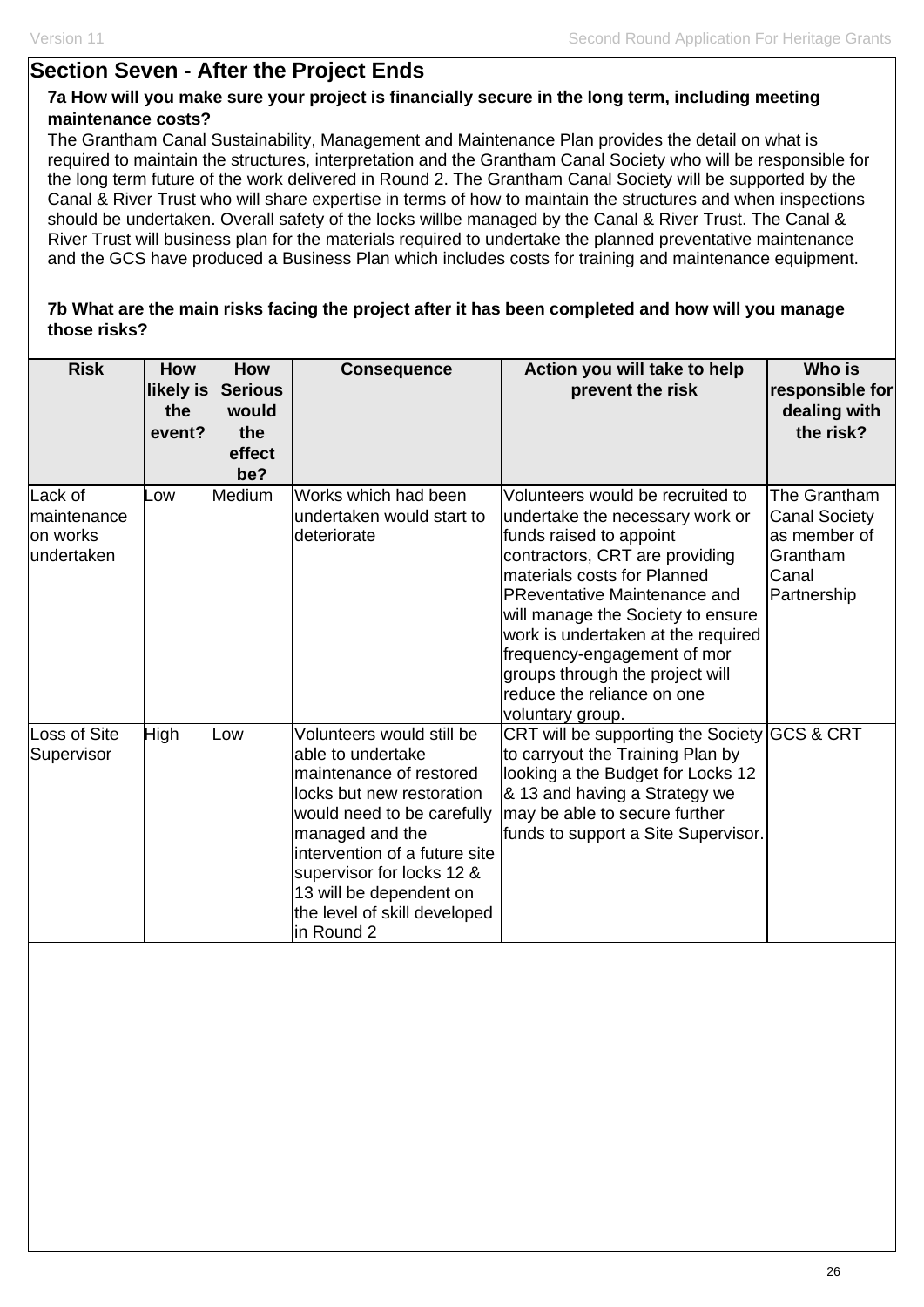**7c How will you evaluate the success of the aims of your project (as set out in section three)?**  Project evaluation will be a continuous part of the project process.

Professional assistance will be secured to undertake a professional evaluation for which a budget of £8000 has been allowed. The overall responsibility for appointing and managing the professional evaluator and ensuring that a process, which conforms to the HLF guidance document 'Evaluating your Project' will lie with the CRT project manager.

Overall the evaluation process has been discussed in Part 4 of the Activity Plan and will ensure that data is collected and specifically identifies the following;

The Grantham Canal Heritage Initiative will work to a planned evaluation process:

1. Purpose of evaluating will be to check on progress; resources will be within the project and require team members to submit quarterly reports.

2. Ensure everyone is clear about the project's mission, values and objectives

3. Plan to survey training participants, volunteers, event visitors, school teachers and children in appropriate ways (as identified above).

4. Measure outputs and outcomes against success criteria identified at the beginning of the project (some outcomes may be unplanned or unexpected)

5. Make an evaluation plan, detailing the methods to be used

- 6. Collect the information throughout the project
- 7. Analyse the data and draw conclusions
- 8. Share information with others

As far as possible the evaluation will include data on where the skills learnt have been used, this will include the Grantham Canal and other waterways.

Numbers of participants involved in the community consultation / workshop events.

This data will also include information about the attendees – age, gender etc. and outputs and outcomes will also be identified and measured.

Number of participants from the wider community i.e. members of other cultural groups.

Construction work which has predominantly been undertaken by volunteers will be evaluated.

Finally the evaluation information gathered will also include a process for disseminating and sharing the information. This will include publishing the findings of the evaluation in appropriate trade magazines and the web.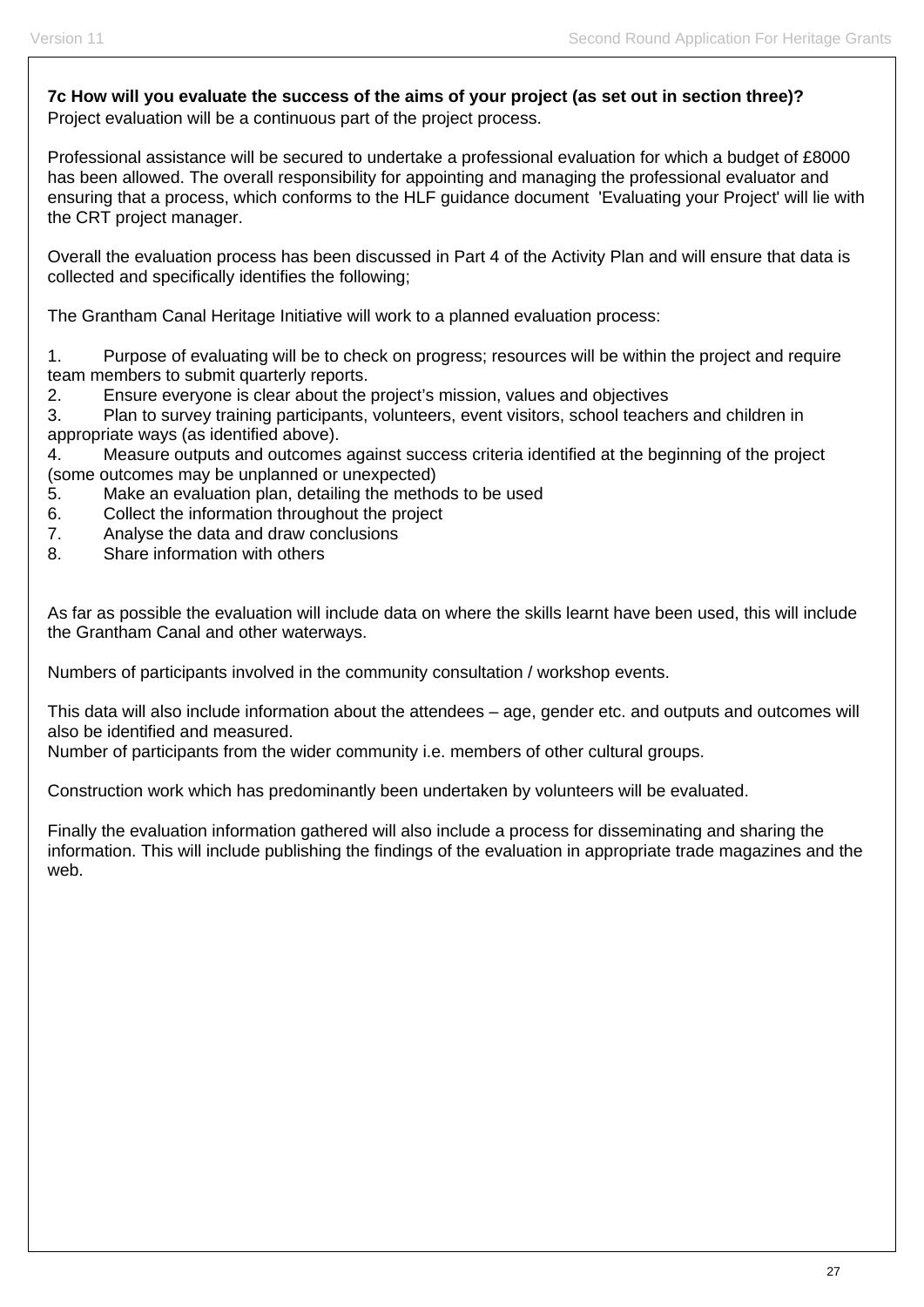# **Additional Information**

# **Information about your organisation**

**This part of the form aims to collect the information we need to report on funding. We will not use this information to assess your application.**

**If your organisation will specifically benefit a particular group or groups of people, tell us which groups by ticking all relevant boxes below.** 

**If your organisation represents a wide range of people and does not specifically represent any particular group, tick this box only.**  $\checkmark$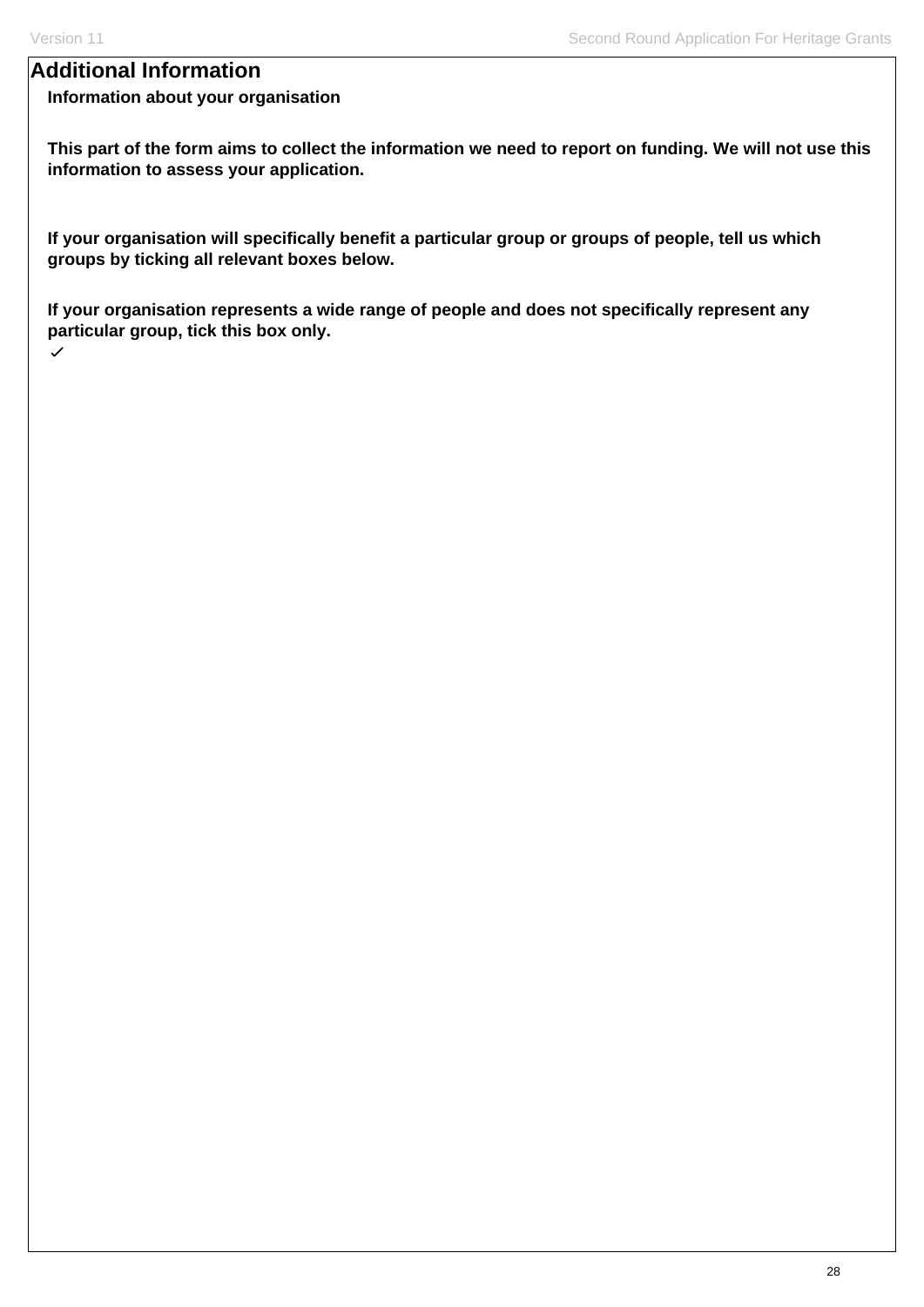# **Declaration**

**Freedom of Information**

**We have a duty to keep to the Freedom of Information Act 2000 and the Freedom of Information (Scotland) Act 2002 in Scotland. When you sign the declaration at the end of the application form, you are confirming that you have no objection to us releasing sections 2 to 4 of this form to anyone who asks to see them (this does not include any supporting documents). If there is any information in sections 2 to 4 of the form that you don't want made publicly available, please say this in the space provided and explain your reasons. We will take these into account when we respond to any request for access to those sections. Otherwise, we will release sections 2 to 4 to the public if asked. We may also be asked to release other information contained elsewhere in the form and we will respond to these requests after taking account of your rights and expectations under the Freedom of Information Act 2000, Data Protection Act 1998 and the Freedom of Information (Scotland) Act 2002 in Scotland. In those cases, we will always consult you first.**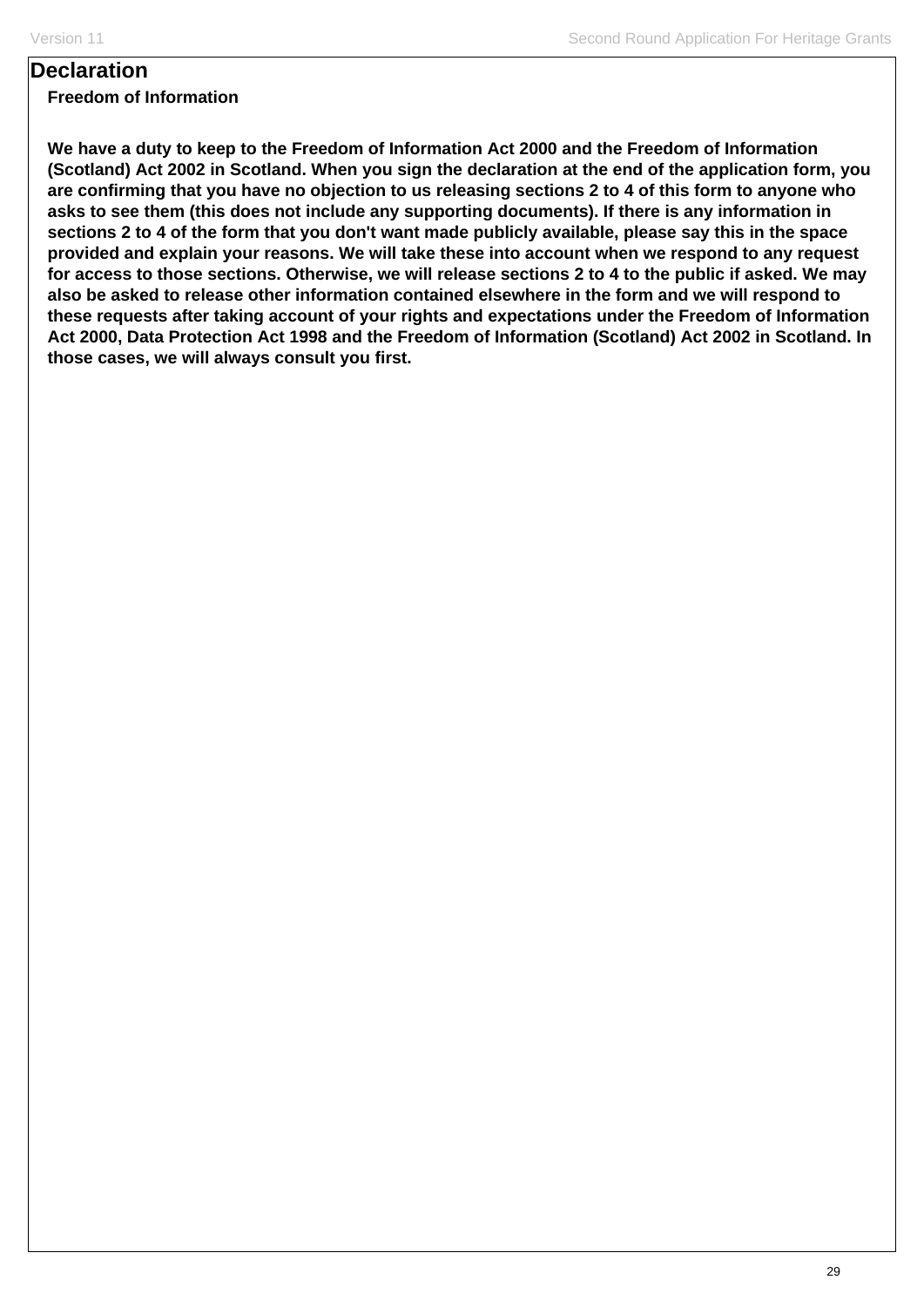### **Terms of Grant**

**You must read the standard terms of grant that apply to all our grant awards in this grant programme. These can be read on our website. By signing the declaration below, you are confirming, on behalf of the organisation that you represent, that you accept these terms, unless we choose to draft a contract which is specific for your project.** 

**If more than one organisation is applying to us for a grant, the same declaration must be signed by somebody on behalf of each organisation. By signing the declaration, each organisation accepts responsibility if the other fails to keep the terms of the grant.** 

## **Declaration**

**Please be aware that you are making this application at your own risk and we cannot be responsible to anybody for any loss, damage or costs arising directly or indirectly from this application.** 

- **I have read, understand and accept the notes (including the standard terms of the grant) that came with this application form I understand and agree to you using and publishing the information in this application. I agree that you can check the information in it and any supporting documents with other people and organisations.**
- **The project, and my organisation's role in it, falls within my organisation's powers and purposes.**
- **My organisation has the power to accept a grant, under your terms, and the power to pay back the grant if the terms are not being met.**
- **I understand that any misleading statements (whether deliberate or accidental) I give at any point during the application process, or any information I knowingly withhold, could mean my organisation's application is not valid, in which case you will cancel the grant and claim back the money we have received, stop assessing and return the application, or withdraw any grant you offered my organisation.**
- **The project has not yet started and will not do so until my organisation receives permission from you.**
- **I accept that you may make the information contained in this form available to members of the public who ask to see it under the Freedom of Information Act 2000 and the Freedom of Information (Scotland) Act 2002 in Scotland. I understand that you will treat this information in line with the Data Protection Act 1998, the Freedom of Information Act 2000 and the Freedom of Information (Scotland) Act 2002 in Scotland, and that, unless I have said otherwise, you will make sections 2 and 3 of this form available to the public if you are asked to (this does not include any supporting documents). I understand that you will take account of any objection we make to you releasing the information contained in sections 2 and 3 or elsewhere in the form. I accept that you have responsibilities under the Data Protection Act 1998, the Freedom of Information Act 2000 and the Freedom of Information (Scotland) Act 2002 in Scotland (which may mean you have a duty to make the information available even if I have objected to this) and I agree that you will not be held responsible for any loss or damage we may suffer as a result of you meeting those responsibilities in line with the law. I agree that any personal data supplied on this form (or otherwise) by my organisation will be used in accordance with the Data Protection Act 1998, and the Data Protection statement in the Introduction and Help Notes.**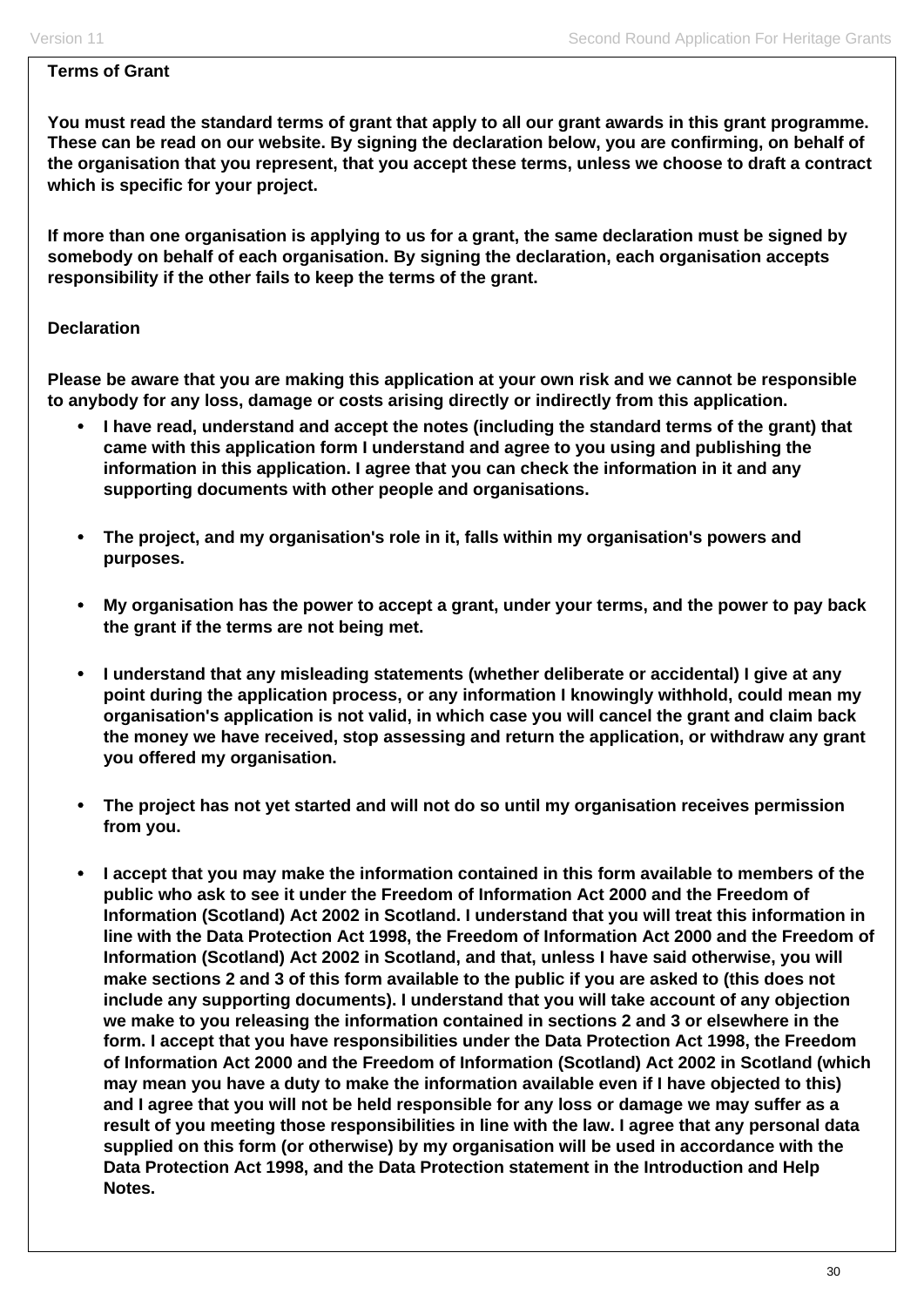- **I am authorised to put forward this application on behalf of my organisation and to sign this declaration.**
- **On behalf of my organisation, I agree that if we receive any grant from you for our project, we will keep to the standard terms of grant and any further terms and conditions set out in the grant notification letter. The only exception to this will be if you decide to draft a contract specifically adapted for our project, in which case you will tell us about this in the grant notification letter. We (Heritage Lottery Fund) will take your signature (or signatures) on this form as confirmation that you:**
- **Have understood we have legal responsibilities under the Data Protection Act 1998, the Freedom of Information Act 2000 and the Freedom of Information (Scotland) Act 2002 in Scotland.**
- **Accept that we will not be responsible for any loss or damage you suffer as a result of us meeting these legal responsibilities.**

**The person signing this declaration must be different from the person named as the contact under question 1c and must have the authority to do so (for example, the chief executive, director, chairperson, vice chairperson, secretary or treasurer of your organisation).**

**If your project involves a partnership, the lead partner's authorised person should sign this on behalf of the partnership. If your project involves work to a building, piece of land or heritage item, the owner must also sign this Declaration if they are not the lead partner.** 

| Signature:                   |  |
|------------------------------|--|
| Name (please print):         |  |
| <b>Job Title:</b>            |  |
| <b>Name of Organisation:</b> |  |
| Date:                        |  |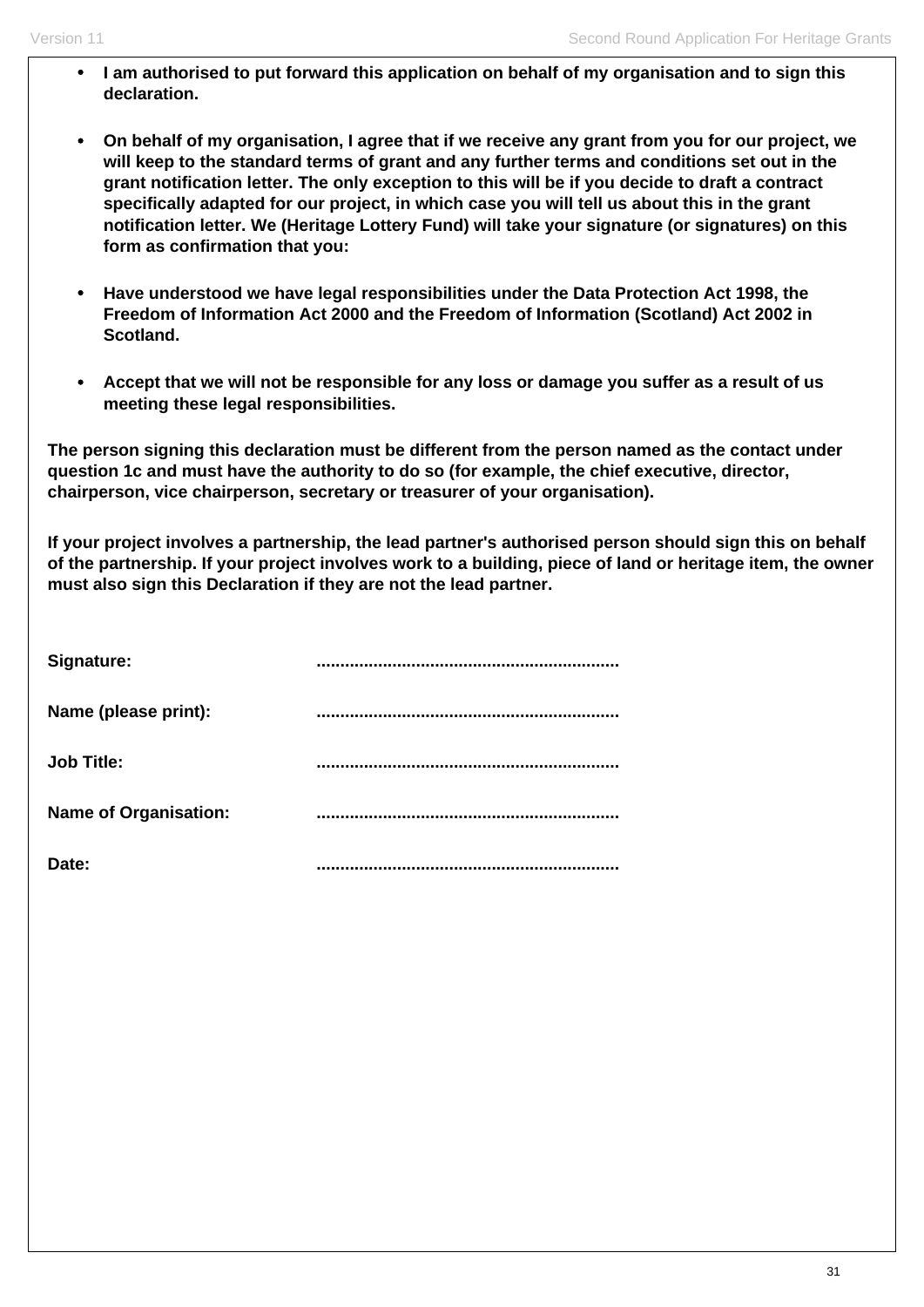# **Supporting Documents**

**Supporting documents you must send with your application form**

**Attach all the supporting documents listed below. If you need to send them to us as a hard copy (for example, documents larger than A3 which may be difficult for us to print out), send two copies of each with your signed declaration and number them as shown below.** 

**Please tell us using the drop downs how you will send the supporting documents.** 

**1. An activity plan**  Electronic

**2. A small selection of visual aids that you consider will help illustrate your project, for example, drawings and photographs**  Electronic

**3. Detailed project costs**  Electronic

**4. Cash flow for the project Electronic** 

**5. A timetable**  Electronic

**6. The project management structure**  Electronic

**7. Income and spending forecasts**  Electronic

**8. Calculation for full-cost recovery (if applicable)**  Electronic

**9. For projects involving capital work costing £200,000 or more a design specification**  Hard copy

**10. For projects involving capital work costing £200,000 or more a 10 year management and maintenance plan (see Management and maintenance planning)**  Electronic